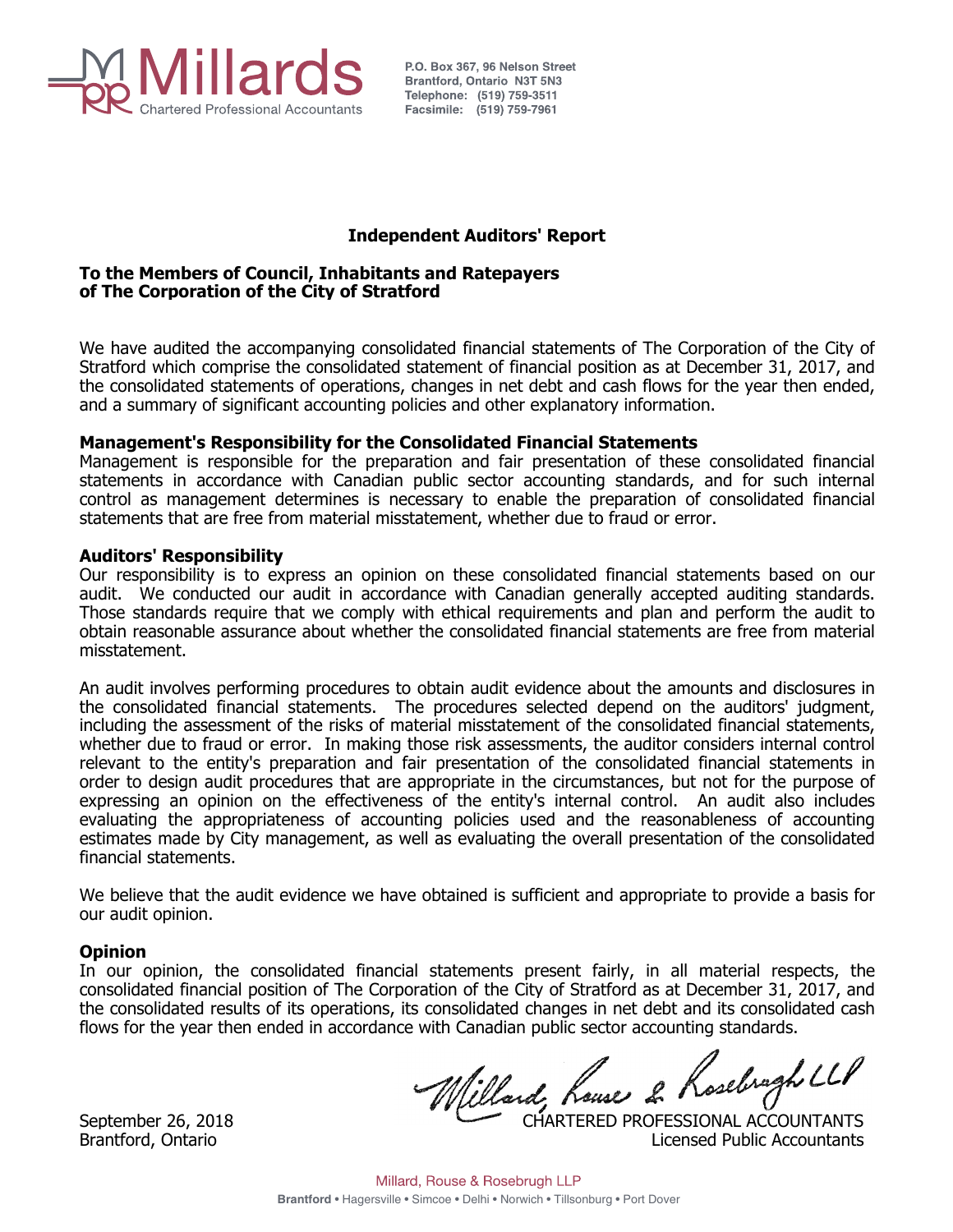Consolidated Statement of Financial Position

# For the year ended December 31, 2017 with comparative figures for 2016

|                                                                  | 2017                | 2016           |
|------------------------------------------------------------------|---------------------|----------------|
| <b>Financial assets</b>                                          |                     |                |
| Cash and cash equivalents (note 2)                               | \$<br>12,500,784 \$ | 12,387,595     |
| Other receivables                                                | 9,704,585           | 8,270,282      |
| Taxes receivable                                                 | 2,520,857           | 2,775,582      |
| Loans receivable (note 3)                                        | 1,413,552           | 1,593,737      |
| Investments (note 4)                                             | 16,884,293          | 16,732,385     |
| Investment in government business enterprises (note 5)           | 41,665,015          | 40,424,726     |
| Land held for resale                                             | 1,199,613           | 1,494,760      |
|                                                                  | 85,888,699          | 83,679,067     |
| Liabilities                                                      |                     |                |
| Accounts payable and accrued liabilities                         | \$<br>11,303,785 \$ | 12,519,014     |
| Deferred revenue (note 7)                                        | 16,148,126          | 14, 153, 482   |
| Solid waste landfill closure and post closure liability (note 8) | 1,604,829           | 1,172,793      |
| Employee benefits payable (note 10)                              | 13,691,913          | 12,743,118     |
| Long term debt (note 11)                                         | 68,616,306          | 74,633,304     |
|                                                                  | 111,364,959         | 115,221,711    |
| Net debt                                                         | (25, 476, 260)      | (31, 542, 644) |
|                                                                  |                     |                |
| <b>Non-financial assets</b>                                      |                     |                |
| Prepaid expenses                                                 | 696,185             | 1,317,314      |
| Inventory                                                        | 274,493             | 308,918        |
| Other non financial assets                                       | 145.890             | 154,603        |
| Tangible capital assets (note 17)                                | 278,849,400         | 269,957,560    |
|                                                                  | 279,965,968         | 271,738,395    |

| 13<br><b>Accum</b><br>(note<br>nulated<br>surplus | 700<br>.480<br>つにん<br><br>$\overline{\mathbf{u}}$<br>$-1$ | --<br>$\overline{A}$<br>ን4በ<br>יט ו |
|---------------------------------------------------|-----------------------------------------------------------|-------------------------------------|
|                                                   |                                                           |                                     |

Commitments (note 9) Contingencies (note 14)

R&Horn

CAO, City of Stratford Treasurer, City of Stratford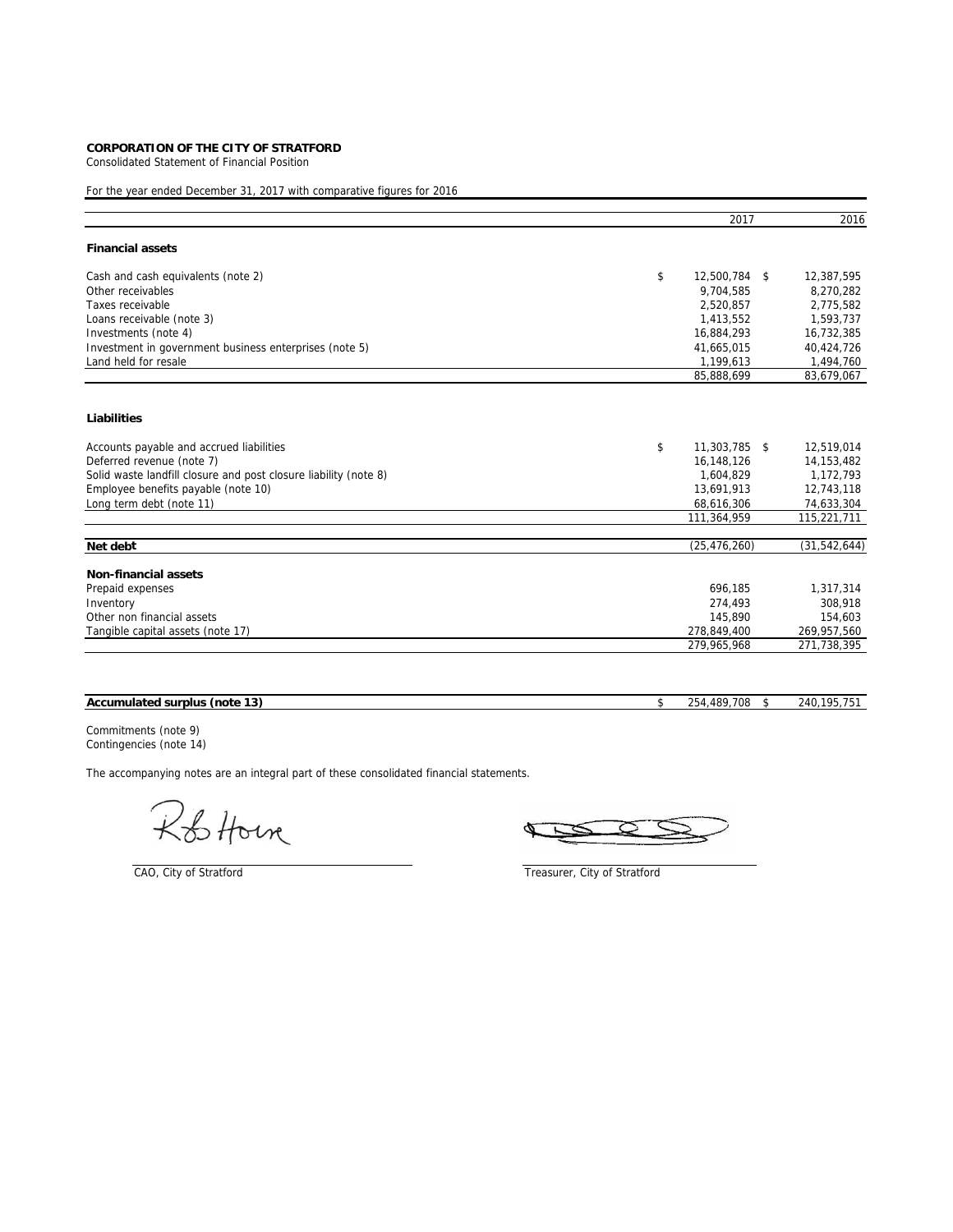Consolidated Statement of Operations

# For the year ended December 31, 2017 with comparative figures for 2016

|                                                   | 2017 budget       | 2017 actual       | 2016 actual       |
|---------------------------------------------------|-------------------|-------------------|-------------------|
|                                                   | (note 18)         |                   |                   |
| Revenue:                                          |                   |                   |                   |
| Net municipal taxation                            | \$<br>56,473,547  | \$<br>54,739,809  | \$<br>52,261,747  |
| Payments-in-lieu of taxation                      |                   | 503,304           | 393,730           |
| Conditional grants                                | 24,331,503        | 30.683.960        | 25,538,816        |
| Revenue from other municipalities                 | 5,820,990         | 3,909,624         | 4,207,505         |
| User fees and service charges                     | 20.020.769        | 21,201,166        | 21,523,576        |
| Licences, permits and rents                       | 3,997,366         | 7,904,599         | 7,919,596         |
| Fines and penalties                               | 645.000           | 602.300           | 643,724           |
| Other revenue                                     | 9,002,180         | 7,544,423         | 5,324,437         |
| Net earnings from government business enterprises |                   | 1,240,290         | 640,147           |
| Total revenue                                     | 120,291,355       | 128,329,475       | 118,453,278       |
|                                                   |                   |                   |                   |
| <b>Expenses:</b>                                  |                   |                   |                   |
| General government                                | 11,221,176 \$     | 7.255.881 \$      | 7,328,270         |
| Protection services                               | 18,407,980        | 19.642.740        | 15.941.241        |
| <b>Transportation services</b>                    | 15,139,126        | 12, 157, 752      | 12,849,555        |
| Environmental services                            | 14,604,497        | 13,424,970        | 11,756,219        |
| <b>Health services</b>                            | 8.358.435         | 7.666.061         | 7,619,365         |
| Social and family services                        | 22,509,365        | 21,991,937        | 20,651,997        |
| Social housing                                    | 12,569,107        | 14,087,343        | 13,215,218        |
| Recreation and cultural services                  | 7.008.970         | 11,684,113        | 11,445,536        |
| Planning and development                          | 8,325,300         | 6,124,721         | 6,911,246         |
| Total expenses                                    | 118,143,956       | 114,035,518       | 107,718,647       |
|                                                   |                   |                   |                   |
| Annual surplus (deficit)                          | 2,147,399         | 14,293,957        | 10,734,631        |
| Opening accumulated surplus                       | 240,195,751       | 240, 195, 751     | 229,461,120       |
| Ending accumulated surplus                        | \$<br>242,343,150 | \$<br>254,489,708 | \$<br>240,195,751 |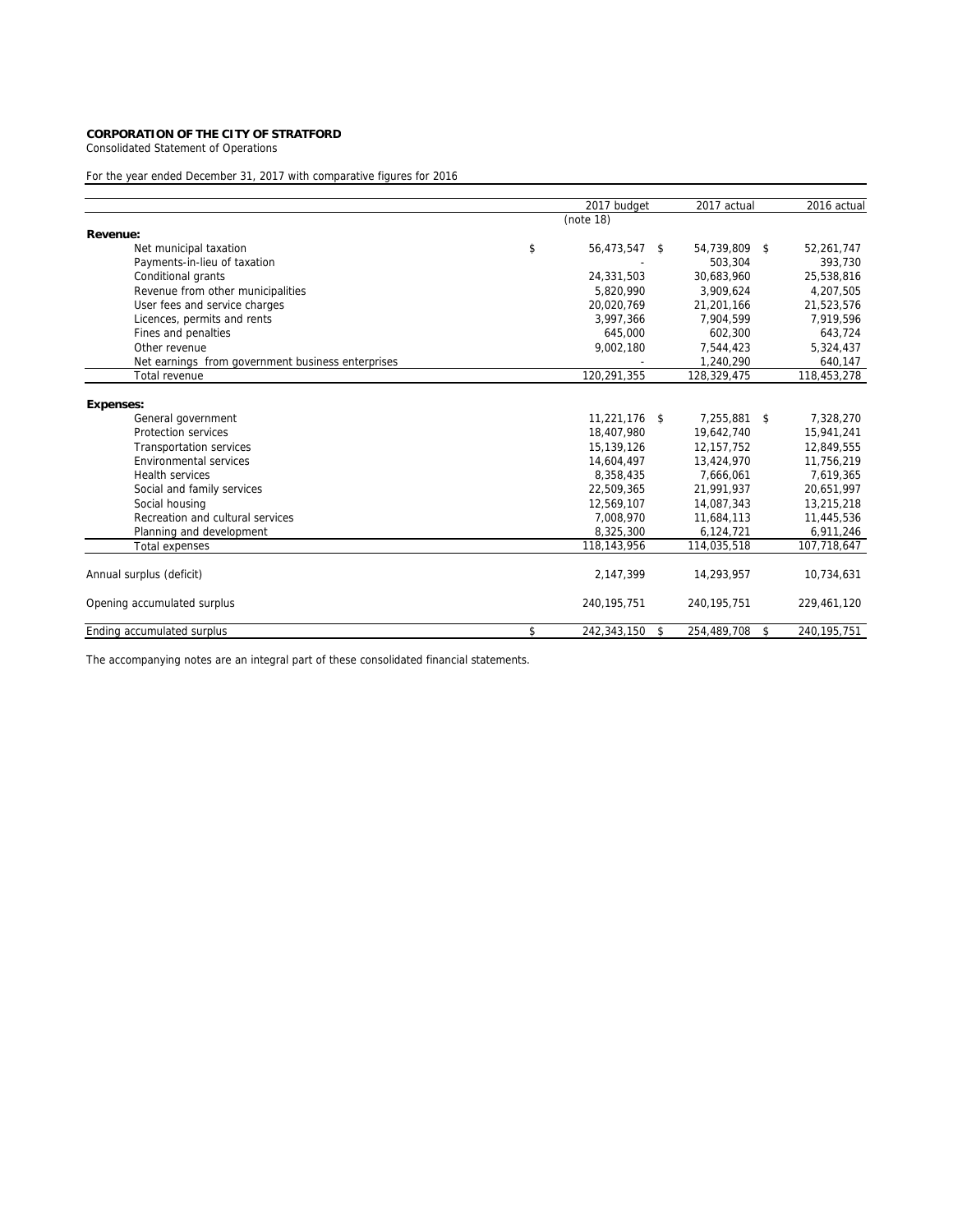Consolidated Statement of Changes in Net Debt

For the year ended December 31, 2017 with comparative figures for 2016

|                                                                                               | 2017 Budget          |     | 2017                  |     | 2016                   |
|-----------------------------------------------------------------------------------------------|----------------------|-----|-----------------------|-----|------------------------|
|                                                                                               | (note 18)            |     |                       |     |                        |
| Annual surplus                                                                                | 2,147,399            | \$. | 14,293,957            | \$. | 10,734,631             |
| Acquisition of tangible capital assets                                                        | 15,919,793           |     | (18, 577, 304)        |     | (7, 757, 239)          |
| Acquisition of tangible capital assets-WIP                                                    |                      |     | 1,307,363             |     | (1, 435, 241)          |
| Amortization of tangible capital assets<br>(Gain)/loss on disposal of tangible capital assets | 7,302,157            |     | 8.273.337<br>(6, 375) |     | 8,218,955<br>(31, 827) |
| Proceeds from sale of tangible capital assets                                                 |                      |     | 111,139               |     | 33,032                 |
| Change in net financial assets                                                                | 25,369,349           |     | 5,402,117             |     | 9,762,311              |
| Change in inventory                                                                           |                      |     | 34,425                |     | (12, 736)              |
| Change in other non financial assets                                                          |                      |     | 8.713                 |     | (10, 589)              |
| Change in prepaid expenses                                                                    |                      |     | 621,129               |     | (747, 719)             |
| Change in net debt                                                                            | \$<br>25,369,349     | \$. | 6,066,384             | \$. | 8,991,267              |
| Net debt, beginning of the year                                                               | \$<br>(31, 542, 644) |     | (31, 542, 644)        |     | (40, 533, 911)         |
| Net debt, end of the year                                                                     | (6, 173, 295)        | S   | (25, 476, 260)        | -S  | (31, 542, 644)         |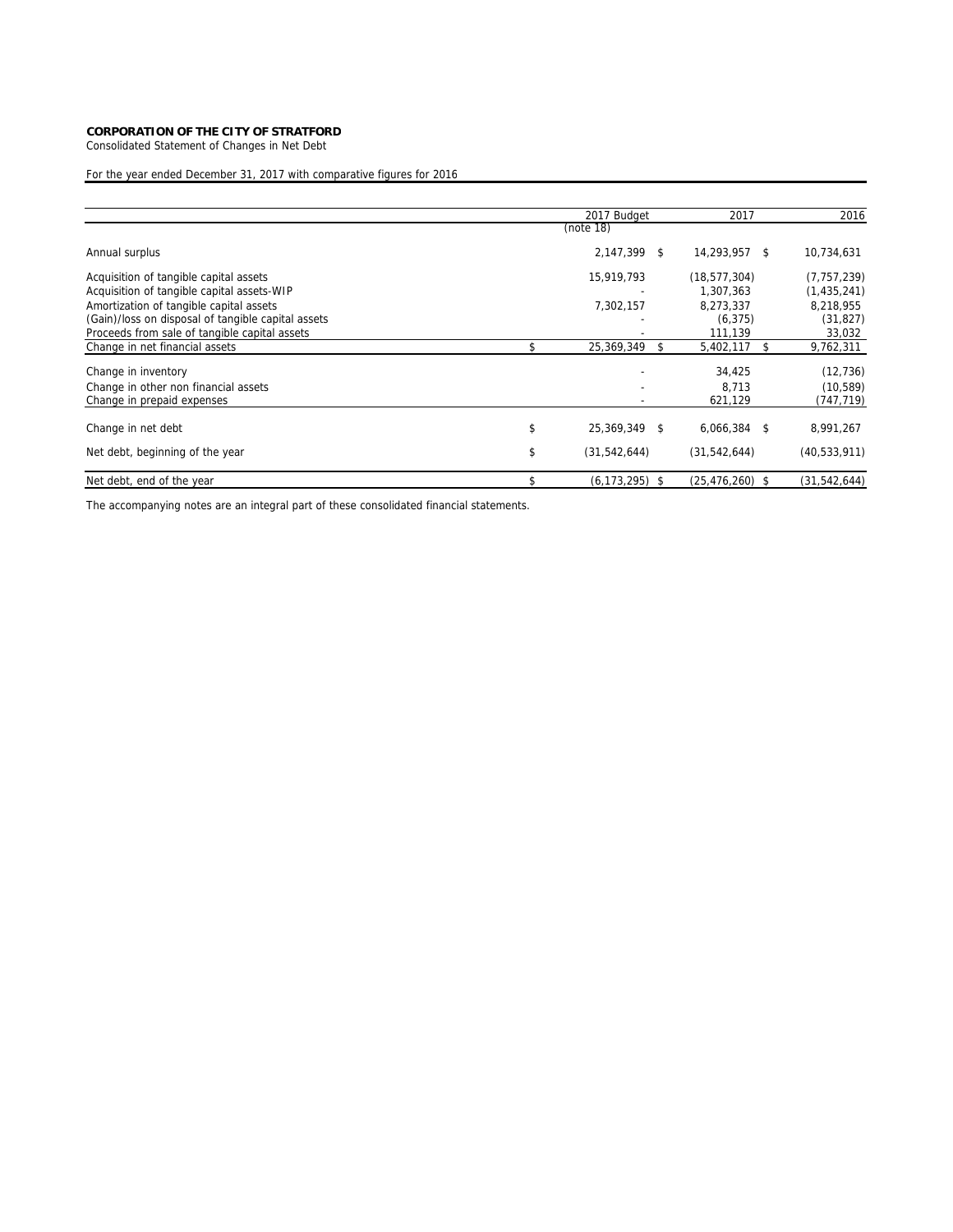Consolidated Statement of Cash Flows

# For the year ended December 31, 2017 with comparative figures for 2016

|                                                         | 2017                   | 2016          |
|---------------------------------------------------------|------------------------|---------------|
| Cash provided by (used in):                             |                        |               |
| Operating activities:                                   |                        |               |
| Annual surplus                                          | \$<br>14,293,957 \$    | 10,734,631    |
| Items not involving cash:                               |                        |               |
| Amortization of tangible capital assets                 | 8,273,337              | 8,218,955     |
| Government business enterprises net earnings            | (2, 231, 430)          | (1,759,147)   |
| (Gain)/loss on disposal of tangible capital assets      | (6, 375)               | (31, 827)     |
| Changes in non-cash operating working capital:          |                        |               |
| Other receivables                                       | (1,434,302)            | (1,786,097)   |
| Taxes receivable                                        | 254,725                | 79,692        |
| Inventory                                               | 34,425                 | (12, 736)     |
| Prepaid expenses                                        | 621,129                | (747, 719)    |
| Other non financial assets                              | 8,713                  | (10, 589)     |
| Accounts payable and accrued liabilities                | (1, 215, 229)          | 832,308       |
| Deferred revenue                                        | 1,994,644              | 2,598,543     |
| Employee benefits payable                               | 948.795                | (2,546,316)   |
| Land held for resale                                    | 295,147                | 165,047       |
| Solid waste landfill closure and post closure liability | 432,036                | 267,635       |
|                                                         | 22,269,572             | 16,002,380    |
| Financing activities:                                   |                        |               |
| Decrease in long term debt                              | (6,016,998)            | (6,056,119)   |
|                                                         | (6,016,998)            | (6,056,119)   |
| Investing activities:                                   |                        |               |
| Dividends from Government business enterprises          | 991.140                | 1,119,000     |
| Net increase in investments                             | (151,908)              | (439, 330)    |
| Net decrease in loans receivable                        | 180,185                | (425, 501)    |
|                                                         | 1,019,417              | 254,169       |
| Capital transactions                                    |                        |               |
| Purchase of tangible capital assets                     | (17, 269, 941)         | (9, 192, 480) |
| Proceeds from the sale of tangible capital assets       | 111,139                | 33,032        |
|                                                         | (17, 158, 802)         | (9, 159, 448) |
| Change in cash and cash equivalents                     | 113,189                | 1,040,982     |
| Cash and cash equivalents, beginning of year            | 12,387,595             | 11,346,613    |
| Cash and cash equivalents, end of year                  | \$<br>12,500,784<br>\$ | 12,387,595    |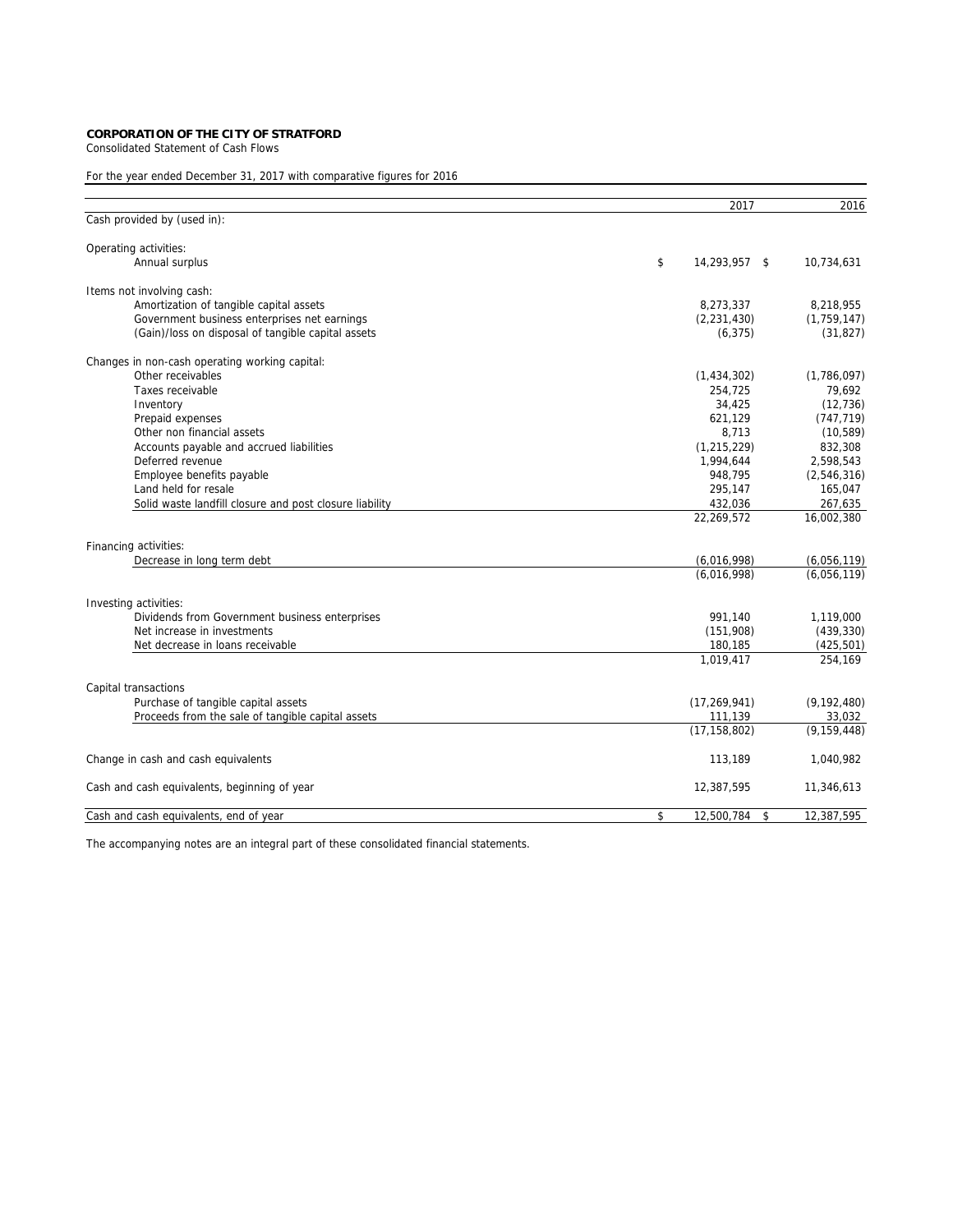Notes to Consolidated Financial Statements

For the year ended December 31, 2017

# **1. Significant accounting policies:**

The consolidated financial statements of the Corporation of the City of Stratford (the "Corporation") are prepared by management in accordance with Canadian public sector accounting standards for local governments as recommended by the Public Sector Accounting Board ("PSAB") of CPA Canada. Significant aspects of accounting policies are as follows:

## (a) Reporting entity:

These consolidated financial statements reflect the assets, liabilities, revenues, and expenditures of the Corporation and include the activities of all committees of Council and the following local boards, municipal enterprises and utilities which are accountable to the Corporation for the administration of their financial affairs and resources and are owned or controlled by the Corporation.

## (i) Consolidated entities:

- Stratford Public Library
- Police Services Board
- Board of Parks
- Stratford City Centre Committee
- Perth & Stratford Housing Corporation
- SEED CO
- (ii) Proportionally consolidated entities:

The following entities are proportionally consolidated with the financial statements of the Corporation based on an approved funding agreement effective January 1, 2017.

|                                          | 2017   | 2016   |
|------------------------------------------|--------|--------|
| Perth District Health Unit               | 44.18% | 43.40% |
| Spruce Lodge Home for the Aged           | 44.18% | 44.30% |
| Spruce Lodge Home Assistance Corporation | 44.18% | 44.30% |
| Spruce Lodge Foundation                  | 44.18% | 44.30% |

The method of consolidation is based on notional weighted assessment as stated in the new shared services costing agreement.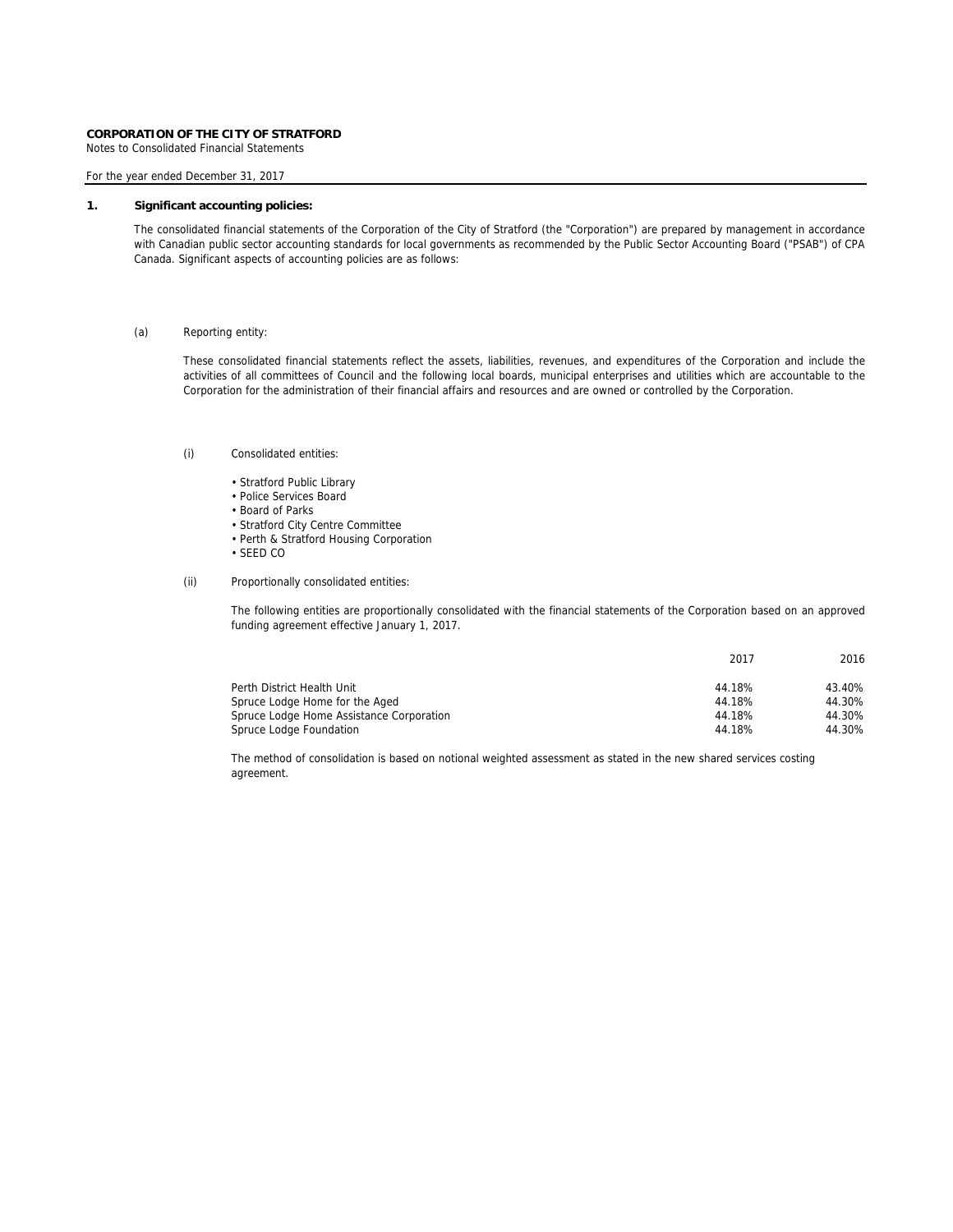Notes to Consolidated Financial Statements (continued)

## For the year ended December 31, 2017

### **1. Significant accounting policies (continued):**

- (a) Reporting entity (continued):
	- (iii) Equity accounting:

Government business enterprises are accounted for by the modified equity method. Under the modified equity method, the accounting principles of government business enterprises are not adjusted to conform to the Corporation's accounting principles and inter-organizational transactions and balances are not eliminated. However, inter-organizational gains and losses are eliminated on assets remaining with the government reporting entities at the reporting date.

The government business enterprises include:

- Festival Hydro Inc.
- Festival Hydro Services Inc.
- (b) Accrual accounting:

Revenues and expenditures are reported on the accrual basis of accounting. The accrual basis of accounting recognizes revenues as they are earned and measurable. Expenditures are recognized as they are incurred and measurable as a result of the receipt of goods or services and the creation of a legal obligation to pay.

(c) Cash and cash equivalents

Cash and cash equivalents are comprised of cash on hand, cash held in financial institutions and temporary investments with maturities of 60 days or less.

(d) Bank indebtedness

Bank indebtedness is a fluctuating short term line of credit held in a financial institution.

(e) Tangible capital assets:

Tangible capital assets are recorded at cost, which includes all amounts that are directly attributable to acquisition, construction, development or betterment of the asset, and include interest charges when these charges are directly attributable to the capital project. Donated or contributed assets are capitalized and recorded at their estimated fair value upon acquisition. Leased capital assets are valued at the present value of the future minimum lease payments. Certain tangible capital assets for which historical cost information is not available have been recorded at current replacement cost deflated by a relevant inflation factor.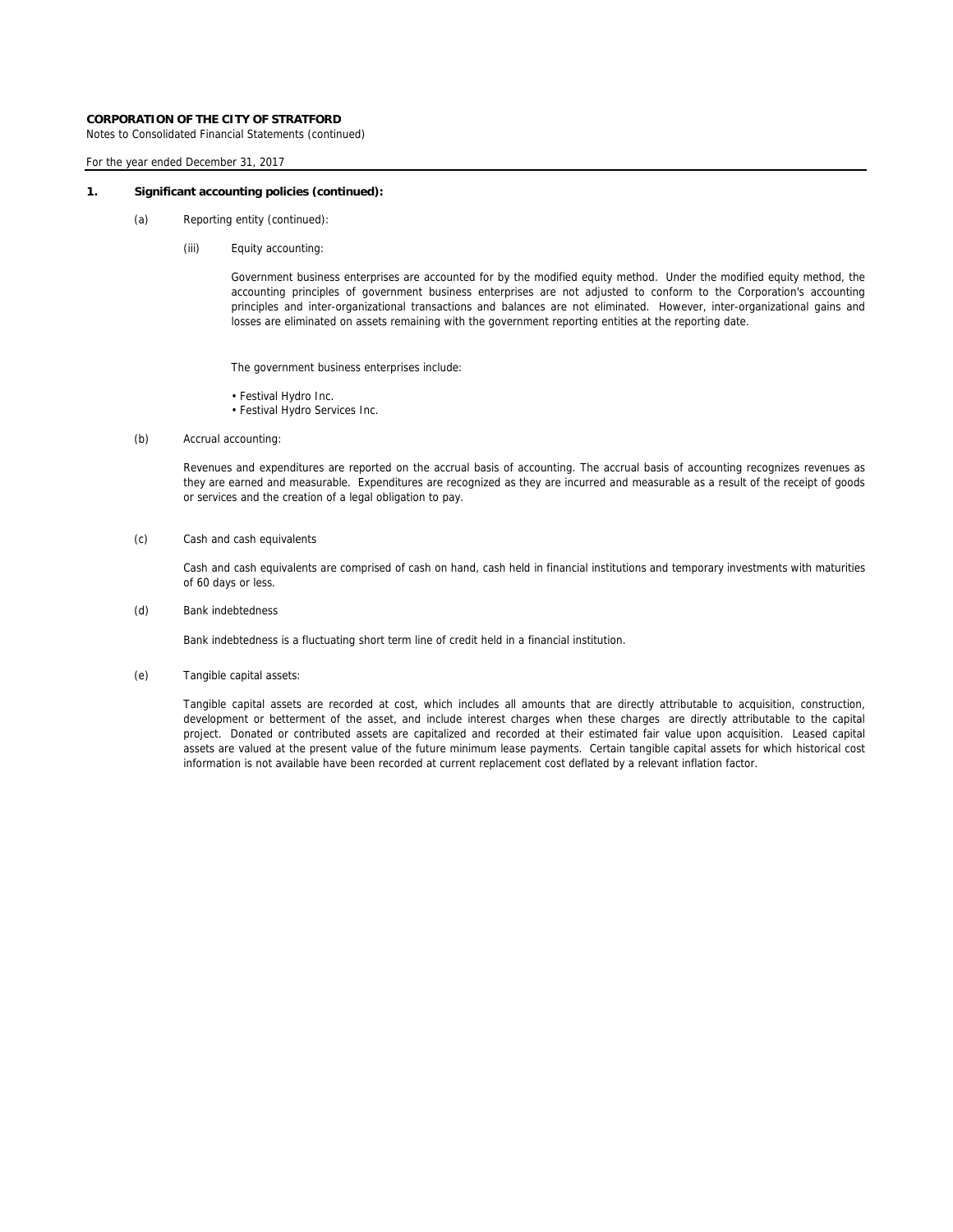Notes to Consolidated Financial Statements (continued)

## For the year ended December 31, 2017

### **1. Significant accounting policies (continued):**

(e) Tangible capital assets (continued):

Works of art and other historical treasures are accounted for in the same method as the other tangible capital assets, with the exception that they are not amortized.

Work in progress identified in this and subsequent notes relates to assets under construction. The costs, less residual value, of the tangible capital assets are amortized on a straight-line basis over their estimated useful lives as follow:

| Land Improvements                | 20 to 30 years  |
|----------------------------------|-----------------|
| Buildings and building equipment | 15 to 50 years  |
| Computer equipment               | 5 years         |
| <b>Furniture and fixtures</b>    | 15 to 30 years  |
| Vehicles                         | 2 to 25 years   |
| Machinery and equipment          | 5 to 25 years   |
| Linear                           | 20 to 40 years  |
| Other capital assets             | 50 years        |
| Roads                            | 15 to 60 years  |
| <b>Bridges</b>                   | 60 to 75 years  |
| Water and wastewater facilities  | 35 to 100 years |
| Underground and other networks   | 100 years       |
|                                  |                 |

# (f) Land held for resale:

The land held for resale is recorded at the lower of cost and net realizable value.

(g) Tax revenues:

In 2017 the Corporation billed over \$54.7 million in property tax revenue for municipal purposes. A further \$13 million in provincial education taxes were billed on behalf of the Province of Ontario for education purposes and remitted to the Province during the year. The authority to levy and collect property taxes is established under the Municipal Act, 2001, the Assessment Act, the Education Act and other legislation.

The amount of the total annual property tax levy is determined each year through Council's approval of the annual operating budget. Municipal tax rates are set annually by Council for each class or type of property, in accordance with legislation and Council approved policies, in order to raise the revenues required to meet operating budget requirements. Education tax rates are established by the Province of Ontario each year in order to fund the costs of education on a Province wide basis.

Taxation revenues are recorded at the time tax billings are issued. Additional property tax revenue can be added throughout the year, related to new properties that become occupied, or that become subject to property tax, after the return of the annual assessment roll used for billing purposes. The Corporation may receive supplementary assessment rolls over the course of the year from MPAC that identify new or omitted assessments. Property taxes for these supplemental/omitted amounts are then billed according to the approved tax rate for the property class.

Taxation revenues in any given year may also be reduced as a result of reductions in assessment values rising from assessment and/or tax appeals. Each year, an amount is identified to cover the estimated amount of revenue loss attributable to assessment appeals, tax appeals or other deficiencies in tax revenue.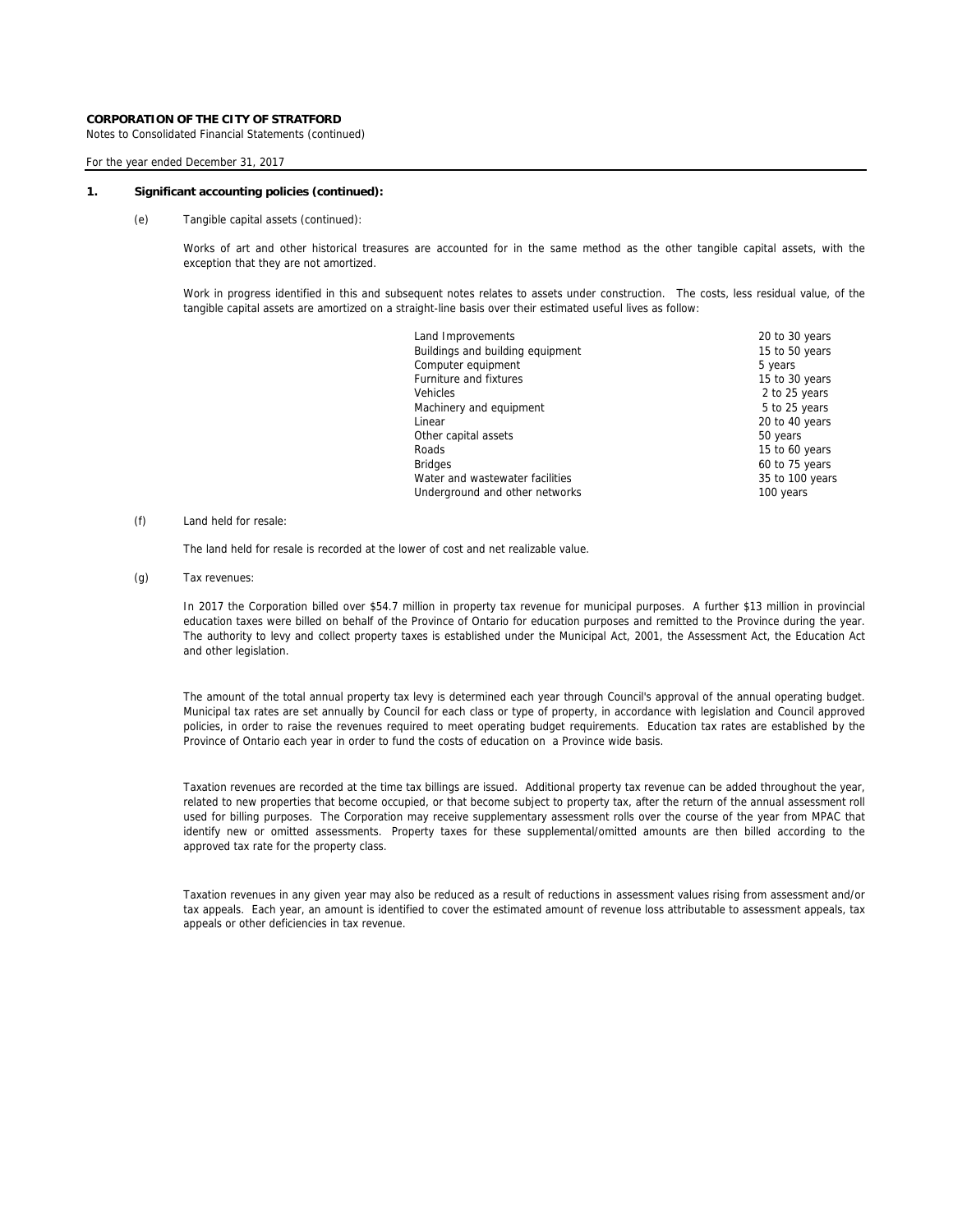Notes to Consolidated Financial Statements (continued)

## For the year ended December 31, 2017

### **1. Significant accounting policies (continued):**

(h) Deferred revenue:

The recreational land (Planning Act), development charges funds, and sub divider contributions are prescribed by legislation, or agreement and are reported as deferred revenue on the consolidated statement of financial position. Grants that are received in the year, but are subject to external restrictions that have not been fulfilled, are recorded in deferred revenue until those obligations are met. In addition, certain user charges and fees are collected for which the related services have yet to be performed. These amounts are recognized as revenue in the fiscal year the related expenditures are incurred or services performed.

## (i) Long-term investments:

Long-term investments are recorded at cost less any amounts written-off to reflect a permanent decline in market value below cost. Investments consist of authorized investments pursuant to provisions of the Municipal Act and comprise government and corporate bonds, debentures, pooled investment funds and short-term instruments of various financial institutions.

Investment income earned are reported as revenue in the period earned. Investment income earned on obligatory reserve funds is added to the fund balance and forms part of the respective deferred revenue balances.

(j) Inventory:

Inventory is valued at the lower of cost and net realizable value on a first-in, first-out basis.

(k) Employee benefits payable:

The Corporation provides post-retirement health care, life insurance and unused sick leave benefits to eligible retired employees. The benefits earned by employees are actuarially determined using management's best estimate of salary escalation, retirement ages of employees and expected benefit costs.

Past service costs from plan amendments related to prior period employee services are accounted for in the period of the plan amendment. The effects of a gain or loss from settlements or curtailments are expensed in the period they occur. Net actuarial gains and losses related to the employee benefits are amortized over the average remaining service life of the related employee group. Employee future benefit liabilities are discounted at the Corporation's cost of borrowing using estimated rates for debt with maturities similar to expected benefit payments in the future. The costs of workplace safety and insurance obligations are actuarially determined and are expensed.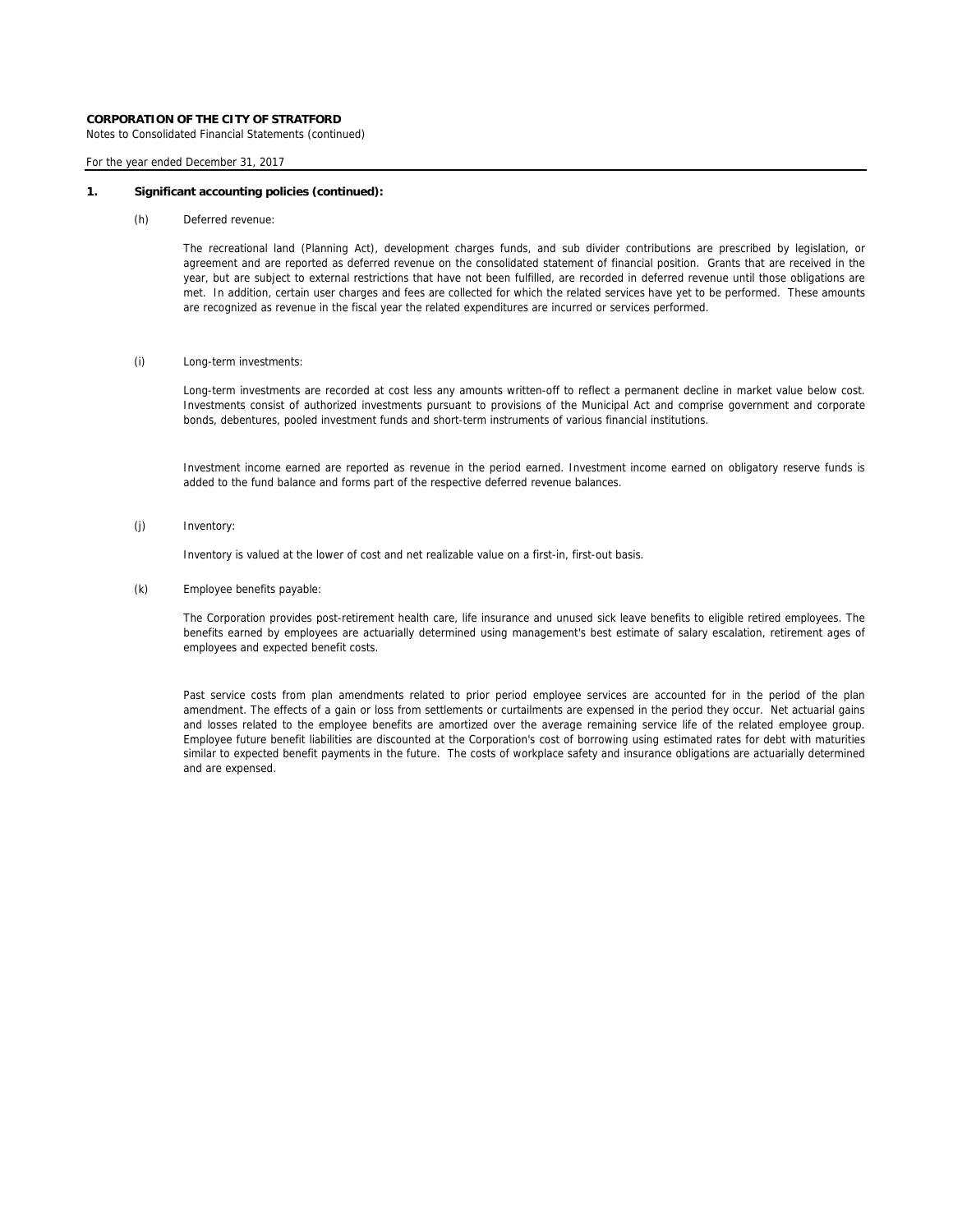Notes to Consolidated Financial Statements (continued)

For the year ended December 31, 2017

### **1. Significant accounting policies (continued):**

(l) Use of estimates:

The preparation of the consolidated financial statements in conformity with Canadian public sector accounting standards requires management to make estimates and assumptions that affect the reported amounts of assets and liabilities and disclosure of contingent assets and liabilities at the date of the consolidated financial statements and the reported amounts of revenues and expenses during the reporting periods. The amounts subject to such estimates include employee benefits payable, assessment appeals, claims provisions, and solid waste landfill closure and post-closure liability. Actual results could differ significantly from those estimates.

### (m) Transactions on behalf of others:

Trust funds operated by the Corporation amounting to \$2,570,895 (2016 - \$2,500,799) have not been included in the consolidated statement of financial position nor have their operations been included in the consolidated statement of operations, as they are reported on separately.

### (n) Government transfer revenue:

Government transfer revenue is recorded once it is authorized by the transferring government and the Corporation is eligible to receive the transfer. Any amount received but restricted is recorded as deferred revenue in accordance with Section 3410 of the Public Sector Accounting Handbook and recognized as revenue in the period in which the resources are used for the purpose specified.

Government transfers include social assistance program funding representing 80-100% of certain social services programs, social service administration funding covering 50% of certain administration costs and transfers for social housing totaling approximately 20% of costs of the program.

In addition, the Corporation periodically receives senior government capital funding in the form of infrastructure grants and receives ongoing funding from both senior levels of government as a result of an allocation of gas tax funds.

Contaminated sites: (o)

Public Sector Accounting Handbook section 3260 - Liability for Contaminated Sites, requires that the City recognize a liability for remediation of contaminated sites when contamination of a site, for which the City is directly responsible or accepts responsibility, exceeds an existing environmental standard and a reasonable estimate of the remediation costs can be made. The City has established an inventory of contaminated sites and is in the process of evaluating if it will be required to recognize a liability for remediation of any of the sites.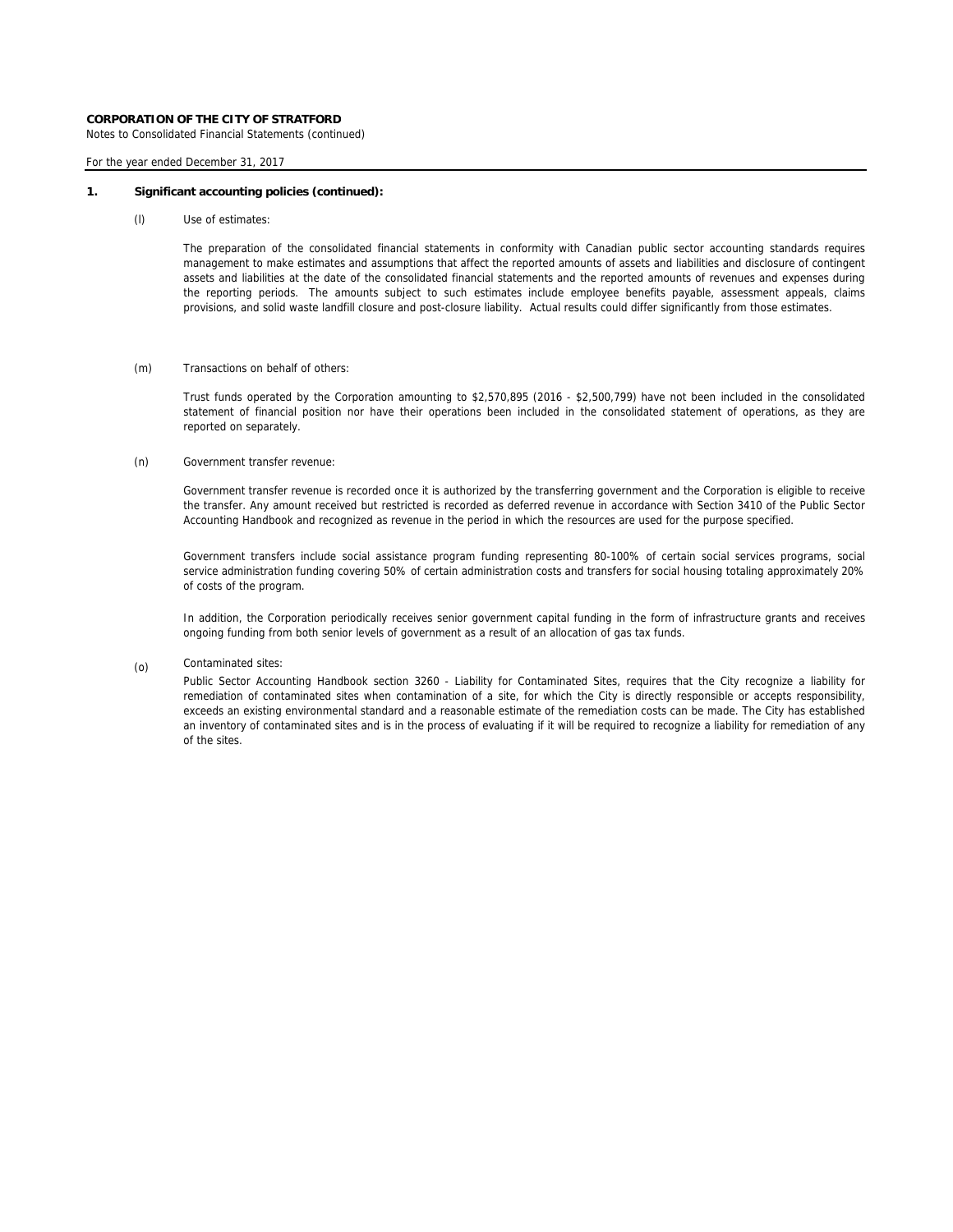Notes to Consolidated Financial Statements (continued)

# For the year ended December 31, 2017

# **2. Cash and cash equivalents and bank indebtedness:**

The following is a breakdown of cash and cash equivalents and bank indebtedness:

| Cash and cash equivalents:                                | 2017                | 2016            |
|-----------------------------------------------------------|---------------------|-----------------|
| Bank accounts                                             | \$<br>12,497,197 \$ | 12,384,008      |
| Petty Cash                                                | 3,587               | 3,587           |
|                                                           | 12,500,784          | 12,387,595      |
| Loans receivable:                                         |                     |                 |
| The following loans are outstanding at December 31, 2017: |                     |                 |
|                                                           | 2017                | 2016            |
| <b>Stratford Perth Museum</b>                             | \$<br>320,619 \$    | 332,367         |
| Heritage Conservation District Loans                      | 199.776             | 259,844         |
| Stratford Soccer Association                              | 100,000             | 110,000         |
| Stratford Perth Museum (2)                                | 153,440             | 160,531         |
| <b>Household Sewer Loans</b>                              | 2.859               | 12,161          |
| <b>Stratford Tourism Alliance</b>                         | 126,593             | 168,834         |
| <b>Stratford Perth Humane Society</b>                     | 25,000              | 50,000          |
| <b>Stratford Chef School</b>                              | 485,265             | 500,000         |
|                                                           | 1,413,552           | \$<br>1,593,737 |

The Stratford Perth Museum loan matures in 2038, has an interest rate of 3% with repayments of \$1,791 being made monthly.

The Heritage Conservative District loans are interest free 10 year loans with maturity dates between May 2020 and July 2027.

The Stratford Perth Museum (2) matures in 2038,has an interest rate of .5% with repayments of \$656.34 being made monthly.

The Stratford Soccer Assciation loan is a 15 year interest free loan maturing September 2028 with a yearly payment of \$10,000.

The Household Sewer loans are 3 year loans to property owners at an interest rate of 15%. Payments are made monthly.

The Stratford Tourism loan is a 4 year interest free loan.

The Stratford Perth Humane Society loan is a 4 year interest free loan.

The Stratford Chef School loan is a 6 year loan at an interest rate of 5%.

# **4. Investments:**

|                     | 2017       |              | 2016         |              |
|---------------------|------------|--------------|--------------|--------------|
|                     | Cost       | Market Value | Cost         | Market Value |
|                     |            |              |              |              |
| Deposit notes/GIC's | 1,359,126  | 1,359,126    | 2,961,120    | 2,930,800    |
| Fixed Income        | 15,525,168 | 15.440.451   | 13.771.265   | 13,635,056   |
|                     | 16,884,293 | \$16,799,577 | \$16,732,385 | \$16,565,856 |

Long-term investments earn interest between 2.48% and 6.98% and have maturity dates between June 2018 and December 2108.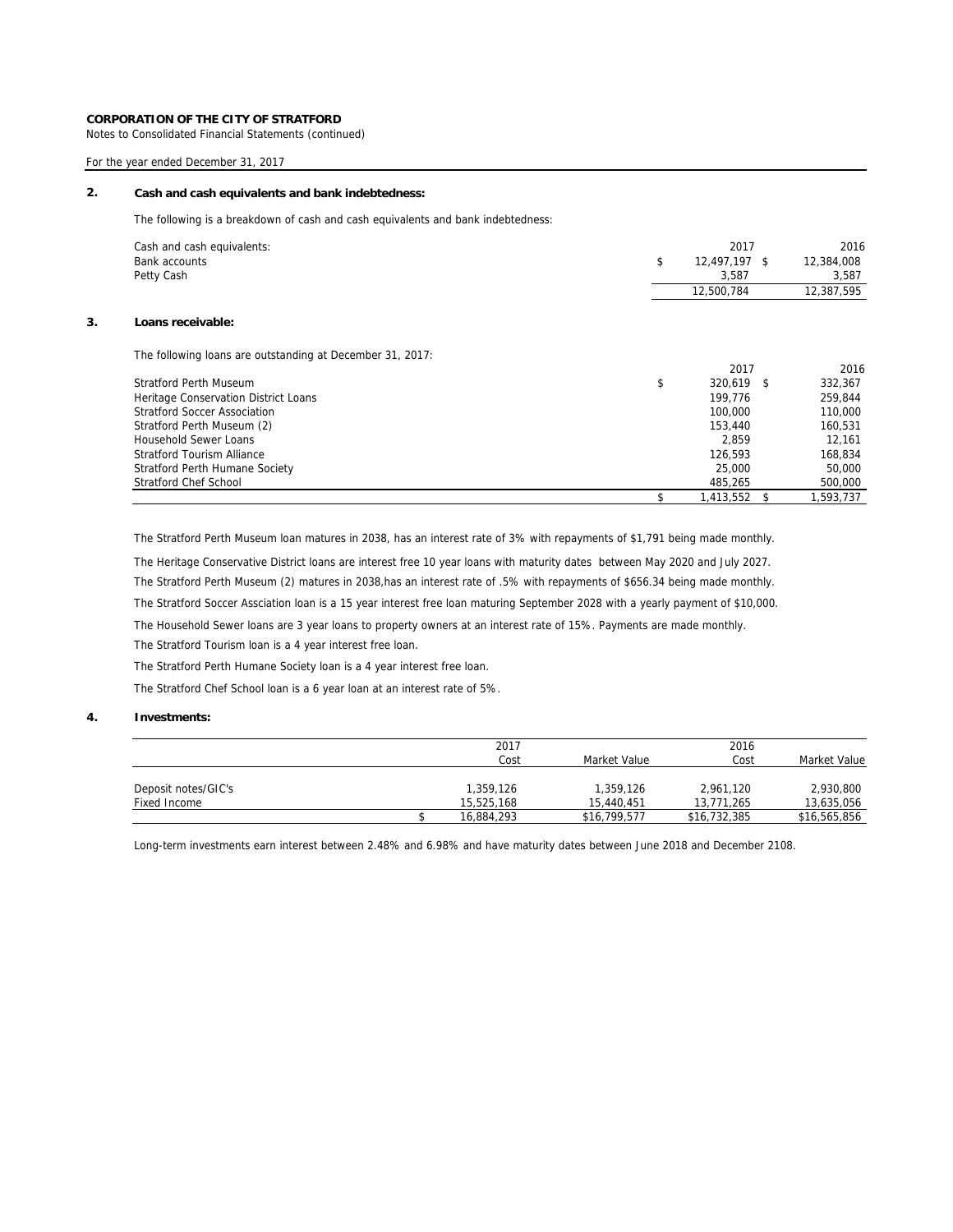Notes to Consolidated Financial Statements (continued)

For the year ended December 31, 2017

# **5. Investment in Government Business Enterprises:**

The Corporation holds a 100% interest in Festival Hydro Inc. and Festival Hydro Services Inc. as follows:

|     |                                                    |            | 2017                              | 2016                  |
|-----|----------------------------------------------------|------------|-----------------------------------|-----------------------|
|     | Festival Hydro Inc<br>Festival Hydro Services Inc. | (a)<br>(b) | \$<br>40,682,866<br>\$<br>982,149 | 39,567,778<br>856,947 |
|     |                                                    |            | \$<br>41,665,015<br>\$            | 40,424,725            |
| (a) | Festival Hydro Inc.:                               |            |                                   |                       |
|     |                                                    |            | 2017                              | 2016                  |
|     | Financial position:                                |            |                                   |                       |
|     | Current assets                                     |            | \$<br>14,212,588<br>\$            | 15,733,197            |
|     | Capital assets                                     |            | 52,353,164                        | 51,874,190            |
|     | Deferred tax assets                                |            | 187,685                           | 566,403               |
|     | <b>Other Assets</b>                                |            | 2,184,875                         | 2,136,148             |
|     | <b>Total assets</b>                                |            | 68,938,312                        | 70,309,938            |
|     | Regulatory balances                                |            | 1,151,528                         | 706,374               |
|     | <b>Current liabilities</b>                         |            | 12,869,266                        | 13,430,722            |
|     | Demand loan payable to the City of Stratford       |            | 15,600,000                        | 15,600,000            |
|     | Post-employment benefits                           |            | 1,422,778                         | 1,401,539             |
|     | Other liabilities                                  |            | 14,795,547                        | 15,083,696            |
|     | <b>Total liabilities</b>                           |            | 44,687,591                        | 45,515,957            |
|     | Regulatory balances                                |            | 319,383                           | 1,532,577             |
|     | Equity                                             |            | \$<br>\$<br>25,082,866            | 23,967,778            |
|     | Financial activities:                              |            |                                   |                       |
|     | Revenues                                           |            | \$<br>81,655,347 \$               | 91,739,176            |
|     | Operating expenses                                 |            | (79,050,369)                      | (86, 634, 544)        |
|     | Finance costs (net)                                |            | (1, 479, 558)                     | (1, 721, 534)         |
|     | Income tax                                         |            | (627, 691)                        | (546, 730)            |
|     | Net movement in regulatory balance                 |            | 1,676,321                         | (1, 100, 360)         |
|     | Other comprehensive income (loss)                  |            | (67, 822)                         | (22, 973)             |
|     | Equity, beginning of year                          |            | 23,967,778                        | 23, 373, 743          |
|     | Dividends paid or payable on common shares         |            | (991, 140)                        | (1, 119, 000)         |
|     | Equity, end of year                                |            | \$<br>25,082,866<br>\$            | 23,967,778            |
|     |                                                    |            | 2017                              | 2016                  |
|     | Investment in Festival Hydro Inc.:                 |            |                                   |                       |
|     | Equity, end of year                                |            | \$<br>25,082,866<br>\$            | 23,967,778            |
|     | Demand loan payable to the City of Stratford       |            | 15,600,000                        | 15,600,000            |
|     | Net investment                                     |            | \$<br>40,682,866<br>\$            | 39,567,778            |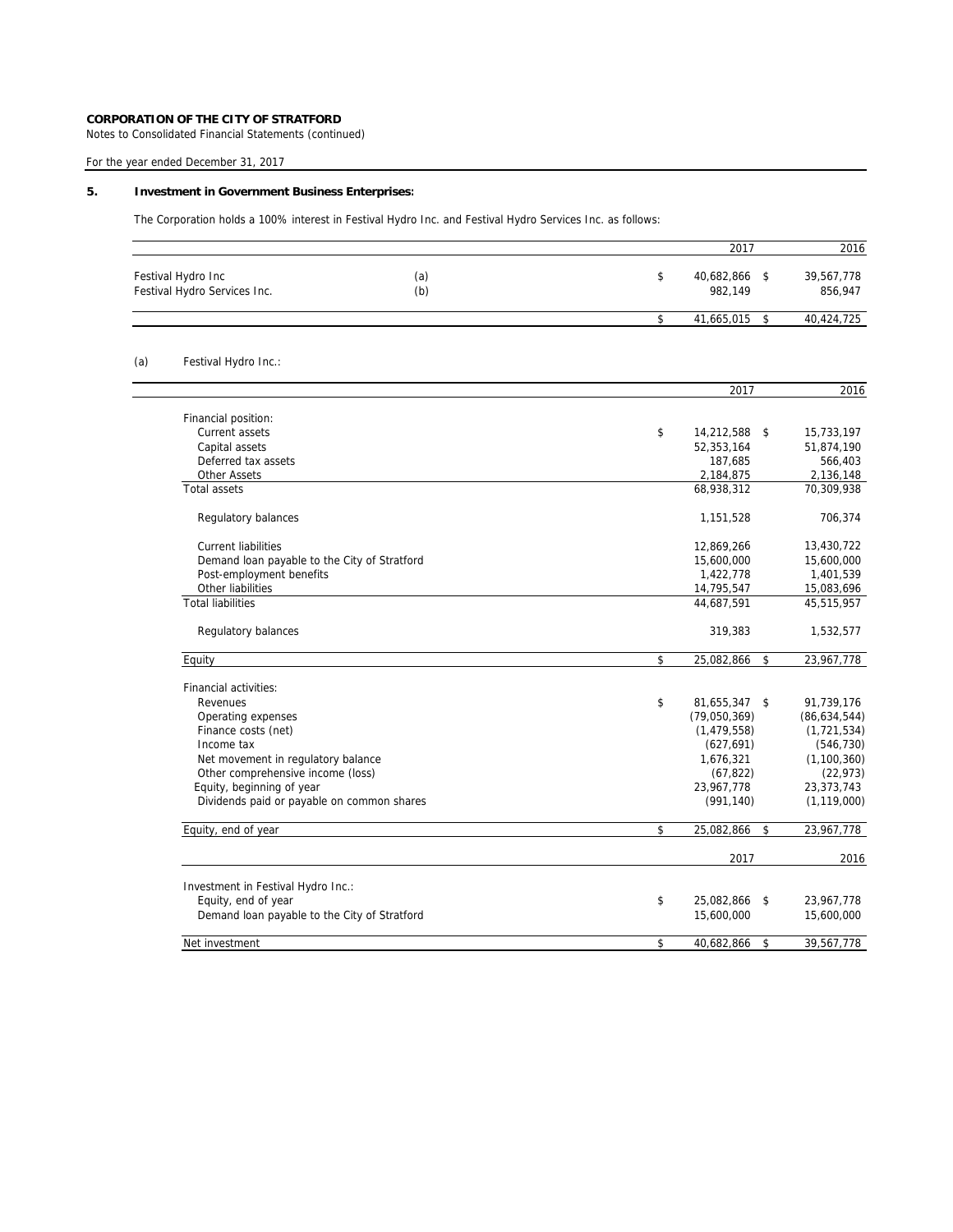Notes to Consolidated Financial Statements (continued)

For the year ended December 31, 2017

# **5. Investment in Government Business Enterprises (continued):**

(b) Festival Hydro Services Inc.:

|                                              | 2017                           | 2016        |
|----------------------------------------------|--------------------------------|-------------|
| Financial position:                          |                                |             |
| Current assets                               | \$<br>77,557<br>- \$           | 119,331     |
| Capital assets                               | 2,330,626                      | 2,282,731   |
| Other assets                                 | 79,561                         | 72,977      |
| <b>Total assets</b>                          | 2,487,744                      | 2,475,039   |
| <b>Current liabilities</b>                   | 115,321                        | 52,209      |
| Demand loan payable to the City of Stratford | 372,000                        | 372,000     |
| Other liabilities                            | 1,390,274                      | 1,565,883   |
| <b>Total liabilities</b>                     | 1,877,595                      | 1,990,092   |
| Equity                                       | \$<br>610,149<br>$\mathsf{\$}$ | 484,947     |
| Financial activities:                        |                                |             |
| Revenues                                     | \$<br>1,389,223 \$             | 1,252,017   |
| Operating expenses                           | (1, 156, 376)                  | (1,080,841) |
| Finance costs (net)                          | (56, 645)                      | (61,064)    |
| Income tax                                   | (51,000)                       | (64,000)    |
| Net assets, beginning of year                | 484,947                        | 438,835     |
| Dividends on common shares                   |                                |             |
| Equity, end of year                          | \$<br>610,149 \$               | 484,947     |
|                                              | 2017                           | 2016        |
| Investment in Festival Hydro Services Inc.:  |                                |             |
| Equity, end of year                          | \$<br>610,149 \$               | 484,947     |
| Demand loan payable to the City of Stratford | 372,000                        | 372,000     |
| Net investment                               | \$<br>982,149<br>\$            | 856,947     |
|                                              |                                |             |

During the year, and within the normal course of operations, the Corporation was provided water and sewer billing and collection services by Festival Hydro. Amounts paid to Festival Hydro Inc. by the Corporation were \$479,848 (2016 - \$465,382).

The Corporation also leases space from Festival Hydro for which it paid rent of \$34,897 (2016 - \$34,213) during the year.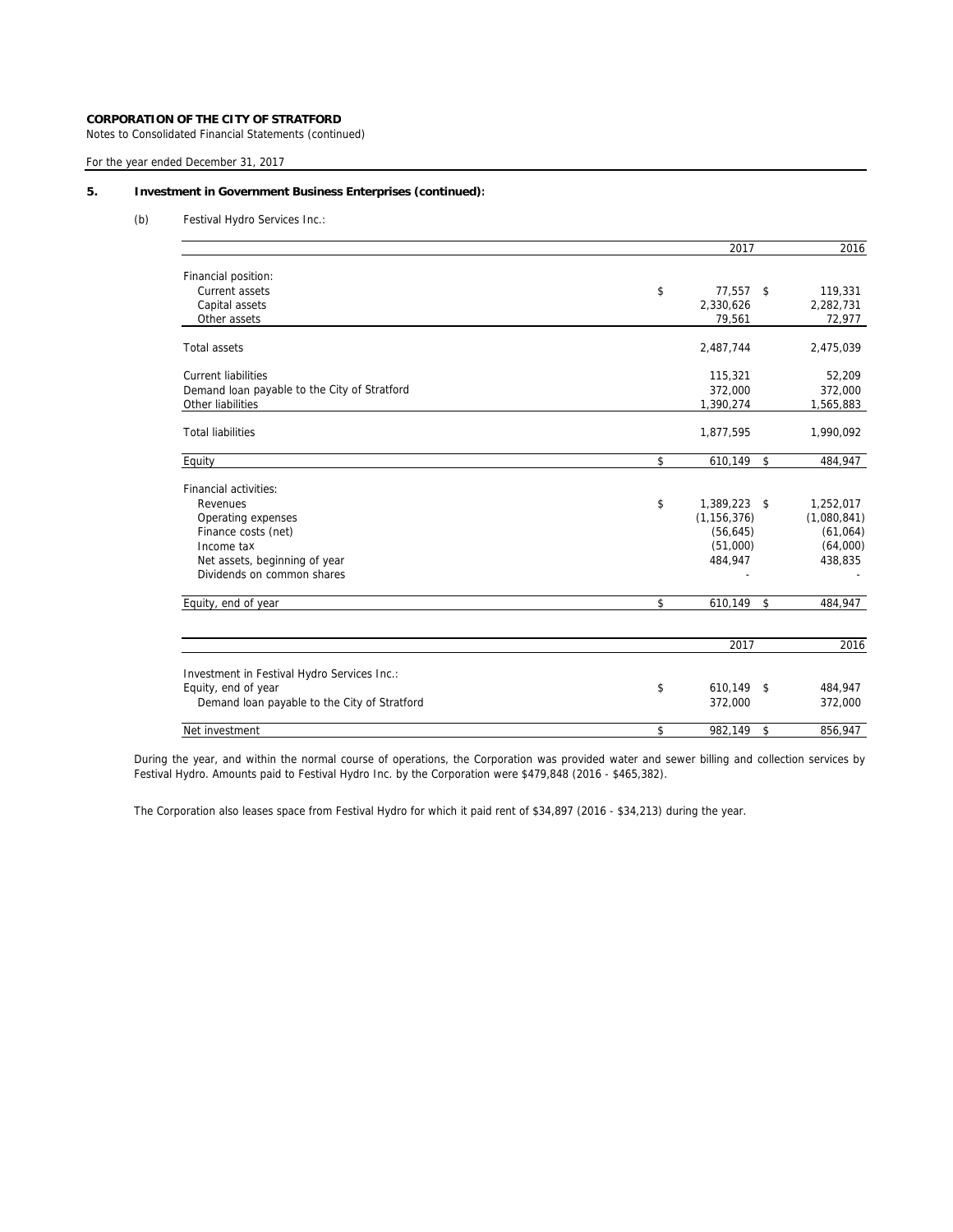Notes to Consolidated Financial Statements (continued)

## For the year ended December 31, 2017

#### **6. Pension agreement:**

The Corporation makes contributions to the Ontario Municipal Employees Retirement Fund (OMERS), a multi-employer plan, on behalf of its employees. The plan is a defined benefit plan which specifies the amount of the retirement benefit to be received by the employees based on the length of service and rates of pay. The 2017 contribution rates are 9.0% for employee earnings below the year's maximum pensionable earnings and 14.6% thereafter for employees with a normal retirement age of 65. The 2017 contribution rates are 9.2% for employees earnings below the year's maximum pensionable earnings and 15.8% thereafter for employees with a normal retirement age of 60. Employees and employers contribute jointly to the plan.

OMERS is a multi-employer pension plan, therefore any pension plan surplus or deficit is a joint responsibility of all Ontario municipalities and their employees. As a result, the Corporation does not recognize any share of the OMERS pension surplus or deficit. Employer contributions for current service amounted to \$3,169,187 (2016 - \$3,013,288) and are matched by employee contributions in a similar manner. Employer contributions are recognized as an expenditure in the consolidated statement of financial activities in the year contributions are made. The OMERS pension plan has a deficit. If actuarial surpluses are not avaiable to offset the existing deficit and subsidize future contributions, increases in contributions will be required in the future.

# **7. Deferred revenue:**

|                                      | December 31, 2016 Additions |           |              | Withdrawals     | December 31, 2017 |
|--------------------------------------|-----------------------------|-----------|--------------|-----------------|-------------------|
| Obligatory reserve funds:            |                             |           |              |                 |                   |
| Development charges                  | \$<br>8,745,598 \$          |           | 1,968,721 \$ | 1,743,306 \$    | 8,971,013         |
| Subdivider contributions             | 106,608                     |           | 1,317        |                 | 107,925           |
| Recreational land (The Planning Act) | 535,060                     |           | 46,897       | 237,475         | 344,481           |
| Federal gas tax                      | 4,054,794                   |           | 1,949,028    | 268,430         | 5,735,392         |
| Provincial gas tax                   | 534,462                     |           | 441,740      | 508,620         | 467,582           |
| Other current miscellaneous          | 9,727                       |           | 421,055      | 9,727           | 421,055           |
| Other consolidated entities:         |                             |           |              |                 |                   |
| Other                                | 167,233                     |           | 86,095       | 152,651         | 100,677           |
|                                      | 14,153,482                  | - \$      | 4,914,852    | \$<br>2,920,209 | \$<br>16,148,126  |
|                                      |                             |           |              |                 |                   |
|                                      |                             |           |              |                 |                   |
|                                      | December 31, 2015           | Additions |              | Withdrawals     | December 31, 2016 |
| Obligatory reserve funds:            |                             |           |              |                 |                   |
| Development charges                  | \$<br>$6,611,258$ \$        |           | 3,091,918 \$ | 957,578 \$      | 8,745,598         |
| Subdivider contributions             | 103.835                     |           | 2,773        |                 | 106,608           |
| Recreational land (The Planning Act) | 521,772                     |           | 26,967       | 13,679          | 535,060           |
| Federal gas tax                      | 3,493,284                   |           | 1,986,237    | 1,424,727       | 4,054,794         |
| Provincial gas tax                   | 604,162                     |           | 459,457      | 529,157         | 534,462           |
| Other current miscellaneous          | 95,789                      |           |              | 86,062          | 9,727             |
| Other consolidated entities:         |                             |           |              |                 |                   |
| Other                                | 124,839                     |           | 42,394       |                 | 167,233           |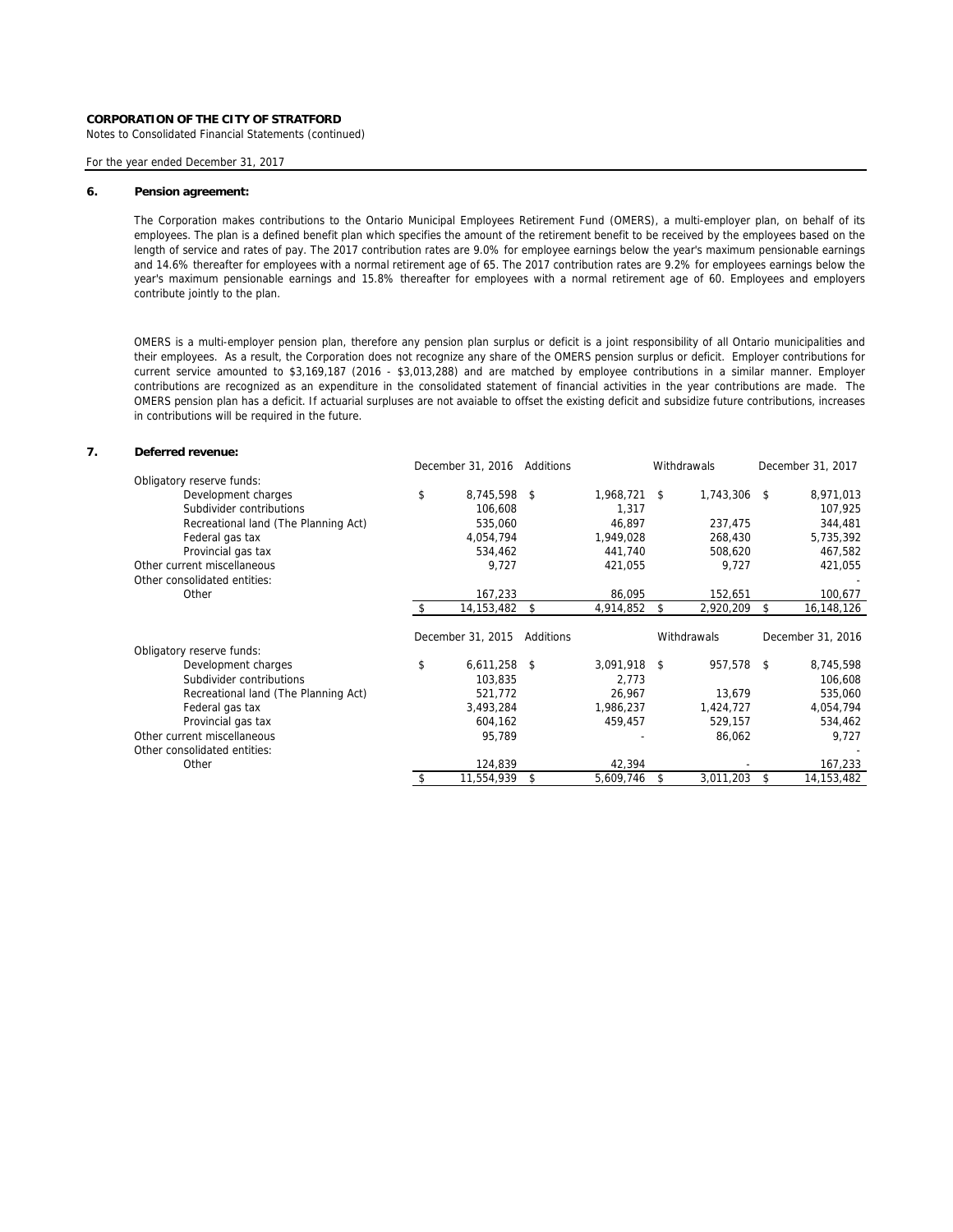Notes to Consolidated Financial Statements (continued)

For the year ended December 31, 2017

# **8. Solid waste landfill closure and post-closure liability:**

Solid waste landfill closure and post-closure liability, accounts for anticipated closure and post-closure costs for the existing and closed landfill sites. This liability is the estimated cost to date, based on a volumetric basis, of the expenditures related to those activities required when the site or phase stops accepting waste.

Post-closure activities include all activities related to monitoring the site once it can no longer accept waste, including acquisition of any additional land for buffer zones, treatment and monitoring of leachate, monitoring ground water and surface water, gas monitoring and recovery, and ongoing maintenance of various control systems, drainage system and final cover.

The estimated liability for the care of landfill sites is the present value of future cash flows associated with closure and post-closure costs. The liability includes the portion of the landfill that was closed in 1995. This liability is not funded with reserves.

Key assumptions in arriving at the liability are:

|                                                    | 2017                                    | 2016      |
|----------------------------------------------------|-----------------------------------------|-----------|
| The landfill is expected to reach capacity in 2043 |                                         |           |
| Remaining capacity as at December 31, 2017         | 1.66 million tonnes 1.80 million tonnes |           |
| Expected closing cost in 2017 dollars              | 1.604.829 \$                            | 1.172.793 |
| Costs still to be recognized                       | 2.127.510                               | 1,883,556 |
| Expected inflation rate                            | 2%                                      | 2%        |
| Discount rate                                      | 3.50%                                   | 3.90%     |
| Estimated time needed for post-closure care        | 50 Years                                | 50 Years  |

# **9. Commitments:**

In accordance with a service agreement entered into by the municipality in 1970 with the Ontario Clean Water Agency (the "Agency"), the existing sewage system is operated by the Agency. The municipality is obligated to meet all operating costs related to the project. This agreement was renewed January 1, 2018 for 10 years. The future payments are \$1,381,308 for 2018.

The Corporation leases vehicles. The leases are renewed every one or two years. The 2018 commitment is \$13,497. The commitment thereafter will be affected by changes to the leased fleet and inflation.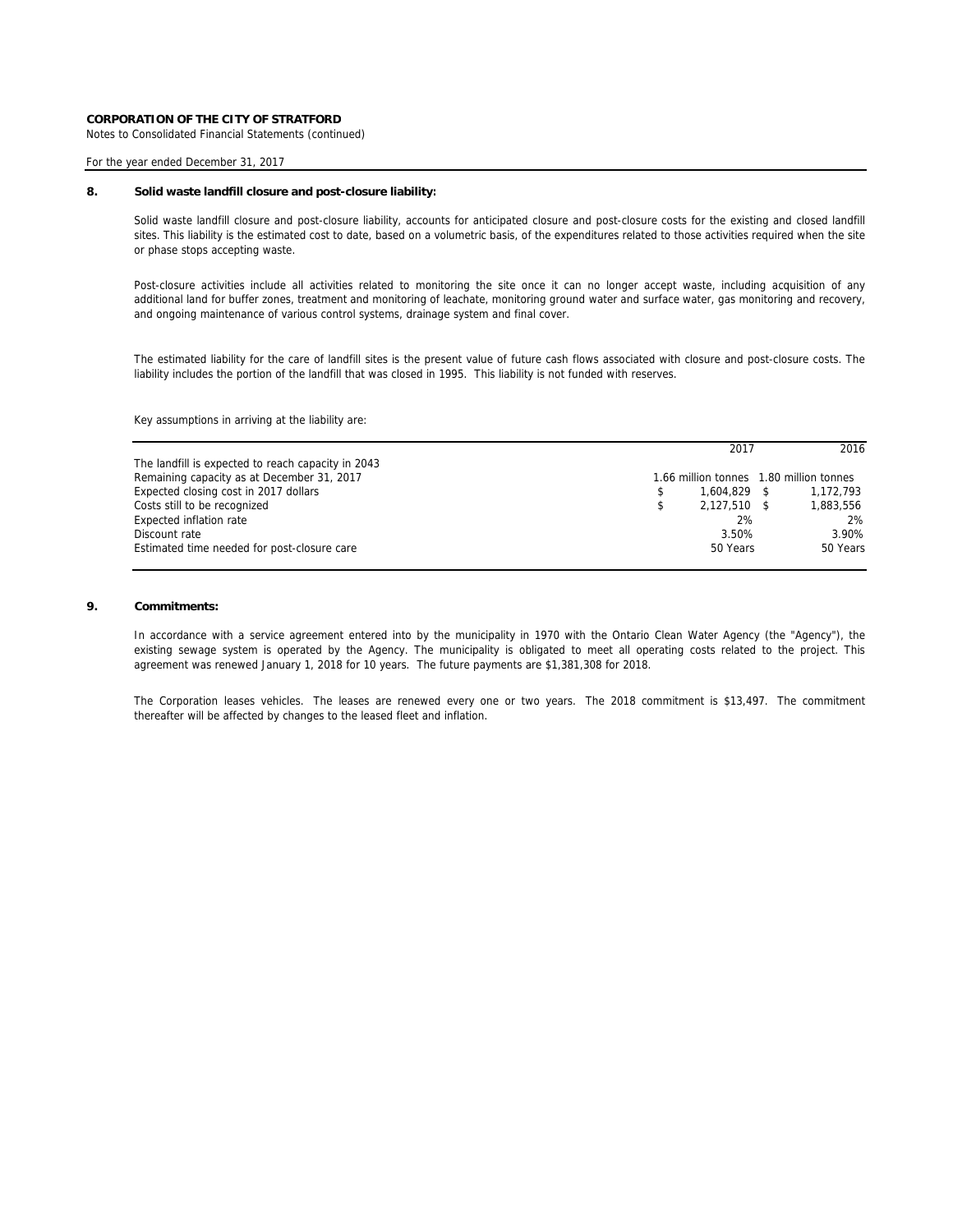Notes to Consolidated Financial Statements (continued)

# For the year ended December 31, 2017

### **10. Employee benefits payable:**

Employee future benefits are liabilities of the Corporation to its employees and early retirees for benefits earned but not taken. Details are as follows:

|                                                                                     | 2017                   | 2016                   |
|-------------------------------------------------------------------------------------|------------------------|------------------------|
| Post-retirement benefits (a)<br>Workplace Safety and Insurance Board Obligation (b) | 9.596.345<br>4.095.568 | 8,877,401<br>3,865,717 |
|                                                                                     | 13.691.913             | 12,743,118             |

The Corporation provides benefits to retirees until they reach 65 years of age, provides certain benefits to employees on long-term disability, allows certain employees to accumulate unused sick leave to be taken as a cash payment on termination. Above values are based on actuarial and management estimates as at December 31, 2017.

# (a) The actuarial analysis is only for the City of Stratford, not including WSIB. Significant assumptions used in the actuarial valuation are as follows:

|                               | 2017  | 2016  |
|-------------------------------|-------|-------|
|                               |       |       |
| Discount rate                 | 3.50% | 3.90% |
| Rate of compensation increase | 1.50% | 1.50% |
| Healthcare cost increase      | 5.00% | 5.00% |

The benefit obligation continuity is as follows:

|                                                       |   | 2017              | 2016       |
|-------------------------------------------------------|---|-------------------|------------|
| Accrued benefit obligation end of prior year          | э | 8,257,600<br>- \$ | 7,486,700  |
| Adjustment to accrued benefit obligation at January 1 |   | 353,000<br>- \$   | 551.000    |
| Current period benefit cost                           |   | 458,300           | 392,800    |
| Retirement interest expenditure                       |   | 338,900           | 335,200    |
| Benefits paid                                         |   | (756, 200)        | (508, 100) |
| Accrued benefit obligation, December 31               |   | 8,651,600         | 8.257.600  |
| Unamortized actuarial loss (gain)                     |   | 657.700           | 353,000    |
| Liability for post-retirement benefits                |   | 9,309,300         | 8,610,600  |

Post-retirement benefits expense is as follows:

|                                        | 2017    | 2016      |
|----------------------------------------|---------|-----------|
|                                        |         |           |
| Current period benefit cost            | 458,300 | 392.800   |
| Retirement interest expenditure        | 338,900 | 335,200   |
| Amortization of actuarial (gain) loss  | 4.800   | (40, 100) |
| Total post-retirement benefits expense | 802.000 | 687.900   |

Reserves have been established to partially provide for this past service liability. The balance at the end of the year is \$5,764,788 (2016 - \$5,717,708). An amount of \$391,386 (2016 - \$439,854) was paid out of reserves to employees who left the Corporation's employment during the current year.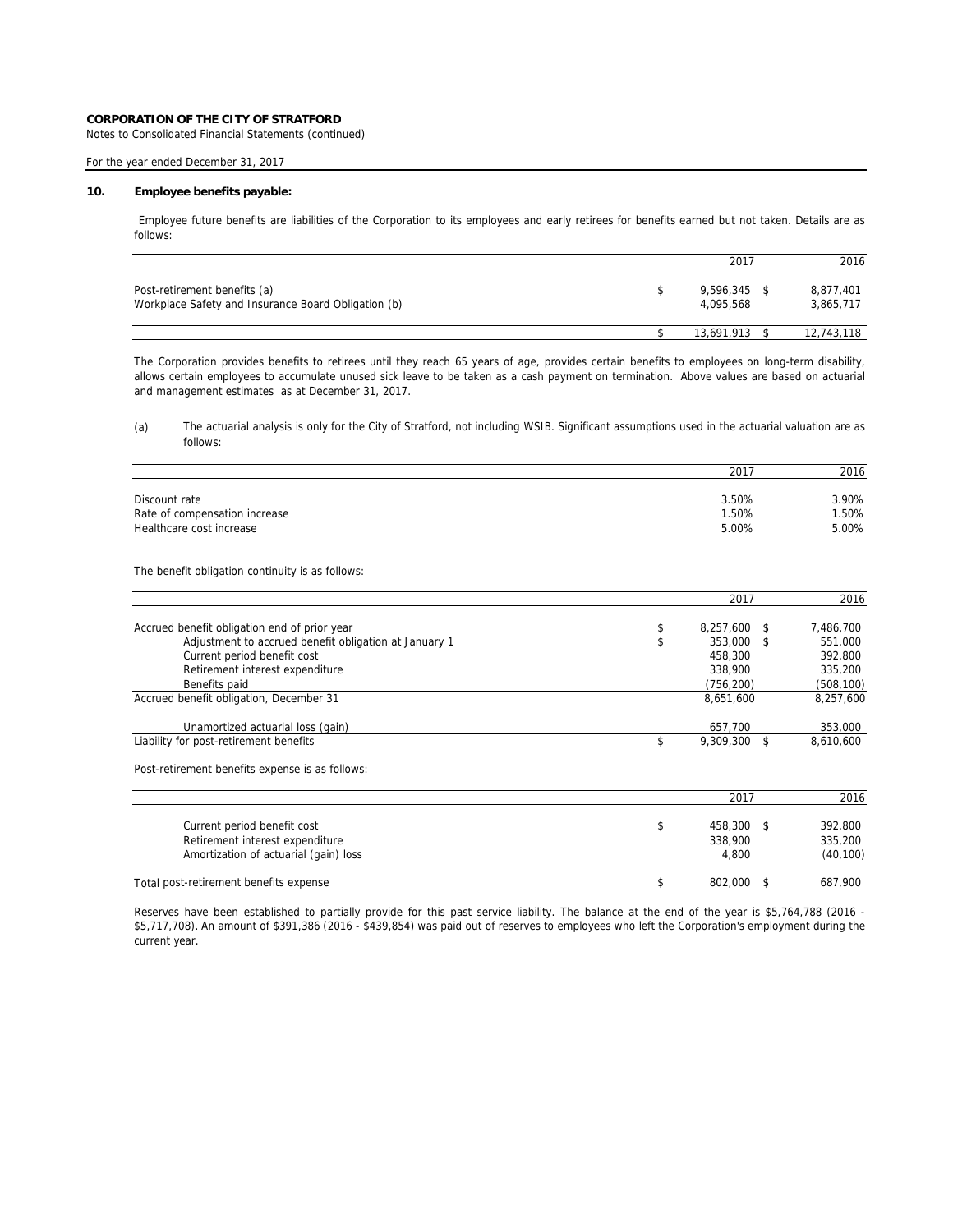Notes to Consolidated Financial Statements (continued)

For the year ended December 31, 2017

## **10. Employee benefits payable (continued):**

(b) The City of Stratford is a Workplace Safety and Insurance Board (WSIB) Schedule 2 employer. The City has recorded an accrual for the estimate of future benefit costs and administrative loading as calculated by WSIB. During the year \$311,650 (2016-\$312,815) was paid by the City to the WSIB in relation to those benefits.

# **11. Long-term debt:**

The balance of long-term debt reported on the consolidated statement of financial position consists of total long-term debt incurred by municipal enterprises. The amount at the end of the year is as follows:

|                                                                         |     | 2017          | 2016             |
|-------------------------------------------------------------------------|-----|---------------|------------------|
| OSIFA debenture bearing interest at 2.57% due June 2032                 | \$  | 19,427,760 \$ | 20,767,604       |
| OSIFA debenture bearing interest at 2.47% due June 2017                 |     |               | 84,337           |
| OSIFA debenture bearing interest at 2.78% due September 2024            |     | 469,000       | 536,000          |
| OSIFA debenture bearing interest at 2.74% due November 2028             |     | 3,181,216     | 3,470,417        |
| OMEIFA debenture bearing interest at 4.96% due November 2034            |     | 11,435,130    | 12,107,785       |
| OMEIFA debenture bearing interest at 2.70% due November 2034            |     | 971,032       | 1,015,517        |
| OMEIFA debenture bearing interest at 4.28% due December 2024            |     | 2,566,664     | 2,933,331        |
| OMEIFA debenture bearing interest at 3.21% due December 2026            |     | 12,625,583    | 14,028,425       |
| Royal Bank loan payable, interest at 2.63% per annum, due February 2026 |     | 3,335,575     | 4,083,110        |
| Royal Bank loan payable, interest at 2.42% per annum, due June 2024     |     | 1,413,171     | 1,584,878        |
| Royal Bank loan payable, interest at 2.84% per annum, due April 2027    |     | 4,204,277     | 4,337,216        |
| Royal Bank loan payable, interest at 2.88% per annum, due April 2028    |     | 4,159,807     | 4,290,667        |
| Royal Bank loan payable, interest at 1.75% per annum, due April 2020    |     | 626,243       | 886,882          |
| Royal Bank loan payable, interest at 2.49 per annum, due April 2025     |     | 1,514,597     | 1,700,488        |
| Royal Bank loan payable, interest at 2.51 per annum, due April 2023     |     | 1,341,007     | 1,401,942        |
| Royal Bank loan payable, interest at 2.80 per annum, due April 2026     |     | 1,345,244     | 1,404,705        |
|                                                                         | -\$ | 68,616,306    | \$<br>74,633,304 |
| Principal repayments are summarized as follows:                         |     |               |                  |
| 2018                                                                    | \$  | 5,922,932     |                  |
| 2019                                                                    |     | 5,936,343     |                  |
| 2020                                                                    |     | 5,805,648     |                  |
| 2021                                                                    |     | 5,762,266     |                  |
| 2022                                                                    |     | 5,457,850     |                  |
| Thereafter                                                              |     | 39,731,267    |                  |
|                                                                         | \$  | 68,616,306    |                  |

Long-term liabilities and commitments to be financed from reserves beyond the term of Council are covered by by-law. The principal and interest payments required to service existing and pending issues and commitments are within the debt repayment limit prescribed by the Ministry of Municipal Affairs.

Total interest expense on long term debt was \$2,318,035 (2016 - \$2,511,119).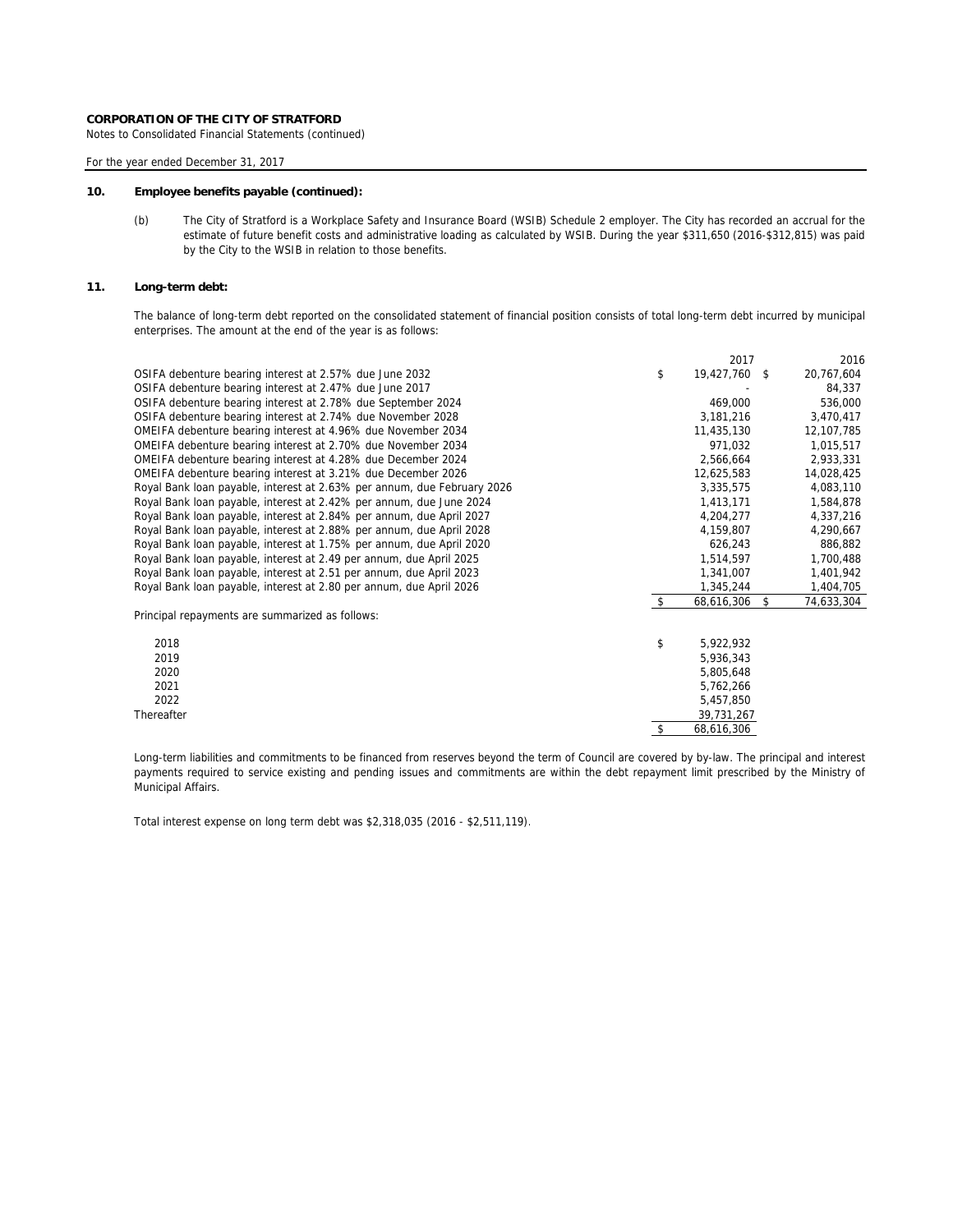Notes to Consolidated Financial Statements (continued)

# For the year ended December 31, 2017

# **12. Public liability insurance:**

In recent years there have been substantial increases in the premiums charged by the insurance industry for public liability insurance. As a result, the Corporation has undertaken some portion of the risk, which would normally have been covered by outside insurers.

The Corporation is self insured for public liability claims up to \$50,000 for any individual claim and \$50,000 for any number of claims arising out of a single occurrence. Outside coverage is in place for claims in excess of these limits.

Claims settled during the year amounted to \$311,914 (2016 - \$209,320) and have been provided for in the revenue fund and are accordingly reported as an expenditure in the consolidated statement of financial activities. Total unsettled claims at the end of the year are \$348,540(2016 -\$527,421).

## **13. Accumulated surplus:**

The accumulated surplus balance is comprised of balances in reserves and reserve funds, operating surplus, capital surplus, unfunded liabilities to be recovered in the future, investment in government business enterprises and investment in tangible capital assets.

|                                                          | 2017                    |                    | 2016           |
|----------------------------------------------------------|-------------------------|--------------------|----------------|
|                                                          |                         |                    |                |
| Reserves set aside for specific purpose by Council:      |                         |                    |                |
| Revenue purposes                                         | \$<br>16,581,006        | $\mathbf{\hat{S}}$ | 15,928,685     |
| Current purposes                                         | 1.497.115               |                    | 1,521,196      |
| Capital purposes                                         | 10,455,140              |                    | 9,463,843      |
| <b>Total reserves</b>                                    | \$<br>28,533,261        | \$                 | 26,913,724     |
| Reserve Funds set aside for specific purpose by Council: |                         |                    |                |
| Revenue purposes                                         | \$<br>51,379            | \$                 | 50,752         |
| Current purposes                                         | 1,838,943               |                    | 1,573,608      |
| Capital purposes                                         | 573.007                 |                    | (651, 628)     |
| Total reserve funds                                      | \$<br>2,463,329         | \$                 | 972,732        |
| Amounts to be recovered:                                 |                         |                    |                |
| <b>Investment in Government Business Enterprises</b>     | \$<br>$(7,800,000)$ \$  |                    | (7,800,000)    |
| Solid waste landfill closure and post closure liability  | (1,604,829)             |                    | (1, 172, 793)  |
| Employee benefits payable                                | (13,691,913)            |                    | (12, 743, 118) |
| Long-term debt                                           | (68,616,306)            |                    | (74, 633, 304) |
| Interest accrual on debt                                 | (160, 035)              |                    | (173, 263)     |
| Total amounts to be recovered                            | \$<br>$(91,873,083)$ \$ |                    | (96, 522, 478) |
|                                                          |                         |                    |                |
| Cumulative operating deficit                             | \$<br>$(6,347,827)$ \$  |                    | (3,045,273)    |
| Investment in Government Business Enterprise             | 41,665,015              |                    | 40,424,726     |
| Land held for resale                                     | 1,199,613               |                    | 1,494,760      |
| Work in Progress                                         | 10,711,923              |                    | 12.019.285     |
| Investment in tangible capital assets                    | 268, 137, 477           |                    | 257,938,275    |
| Total accumulated surplus                                | \$<br>254,489,708       | \$                 | 240, 195, 751  |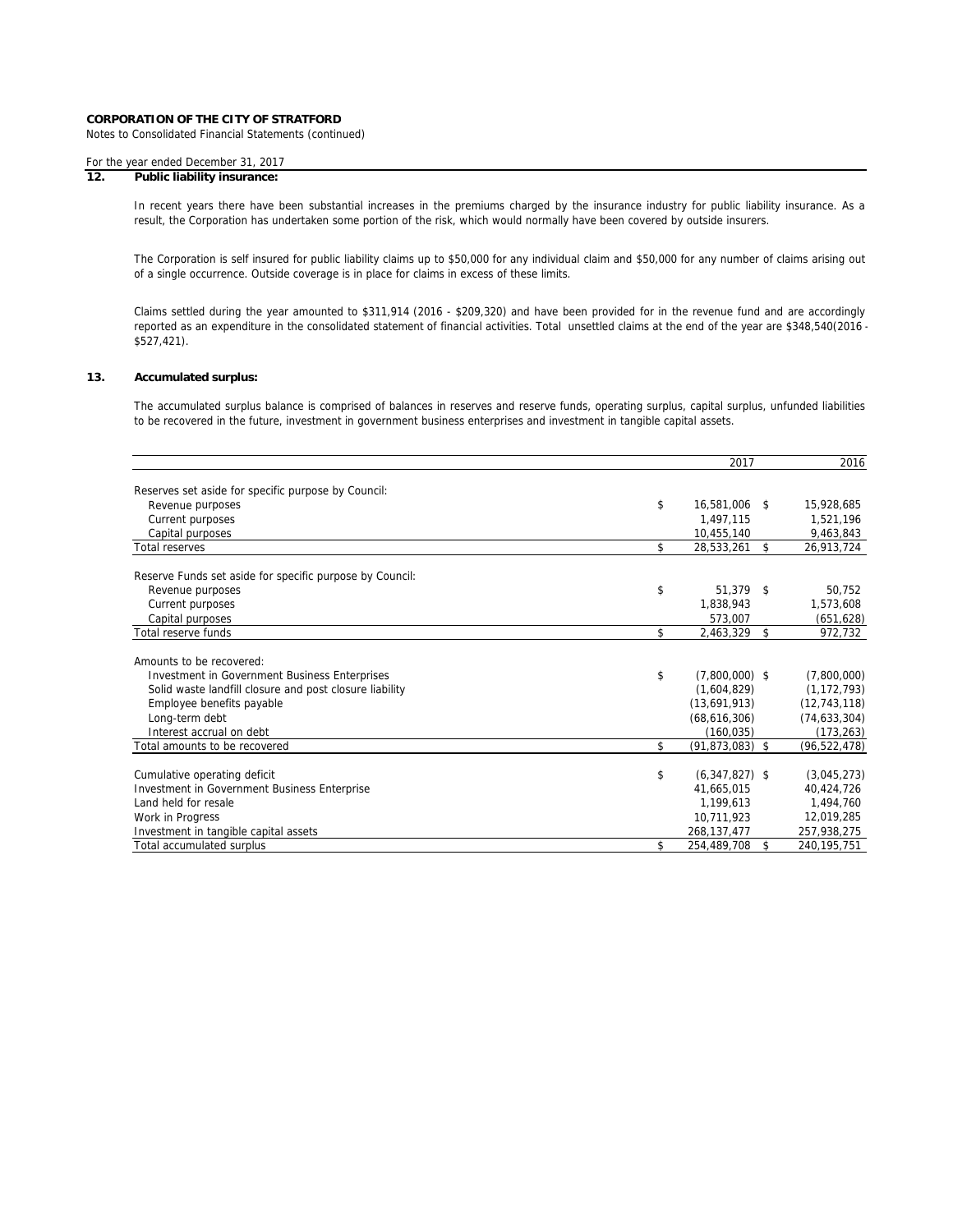Notes to Consolidated Financial Statements (continued)

# For the year ended December 31, 2017

## **14. Contingencies:**

As of December 31, 2017, certain legal actions and other contingent liabilities are pending against the Corporation. Reference can be made to note 12 for details of the public liability insurance maintained by the Corporation. Not all contingencies can be estimated at year end since the outcome of these matters is indeterminate at this time.

# **15. Financial Information for the Library Board:**

The Ministry of Culture provides operating and pay equity grants to the Library. A condition of this grant is that the Library Board supply its financial information to the Ministry. This information may be included in the consolidated financial statements provided that the financial information of the library is identified either by a separate schedule or a note.

|                                     |                                          | 2017            | 2016            |
|-------------------------------------|------------------------------------------|-----------------|-----------------|
| Revenue                             |                                          |                 |                 |
| Other grant revenue                 |                                          | \$<br>13,087 \$ | 14,189          |
| Public library operating grant      |                                          | 50.798          | 50,798          |
| Pay equity grant                    |                                          | 604             | 604             |
| Fees and charges                    |                                          | 318,879         | 319,267         |
| <b>Donations</b>                    |                                          | 3,810           | 6,774           |
| Total revenue                       |                                          | 387,178         | 391,632         |
| Expenses                            |                                          |                 |                 |
| Wages                               |                                          | 1,976,866       | 1,941,188       |
| <b>Materials</b>                    |                                          | 278,836         | 277,472         |
| Services                            |                                          | 302,209         | 294,376         |
| Other                               |                                          | 15,489          | 14,784          |
| Total expenses                      |                                          | 2,573,399       | 2,527,820       |
| Deficiency of revenue over expenses |                                          | \$<br>2,186,221 | \$<br>2,136,188 |
| Deficiency was funded as follows:   |                                          |                 |                 |
|                                     | Transfer from reserves and reserve funds | 23,608          | 18,346          |
| Contribution from the Corporation   |                                          | 2,162,613       | 2,117,842       |
|                                     |                                          | 2,186,221       | \$<br>2,136,188 |
|                                     |                                          |                 |                 |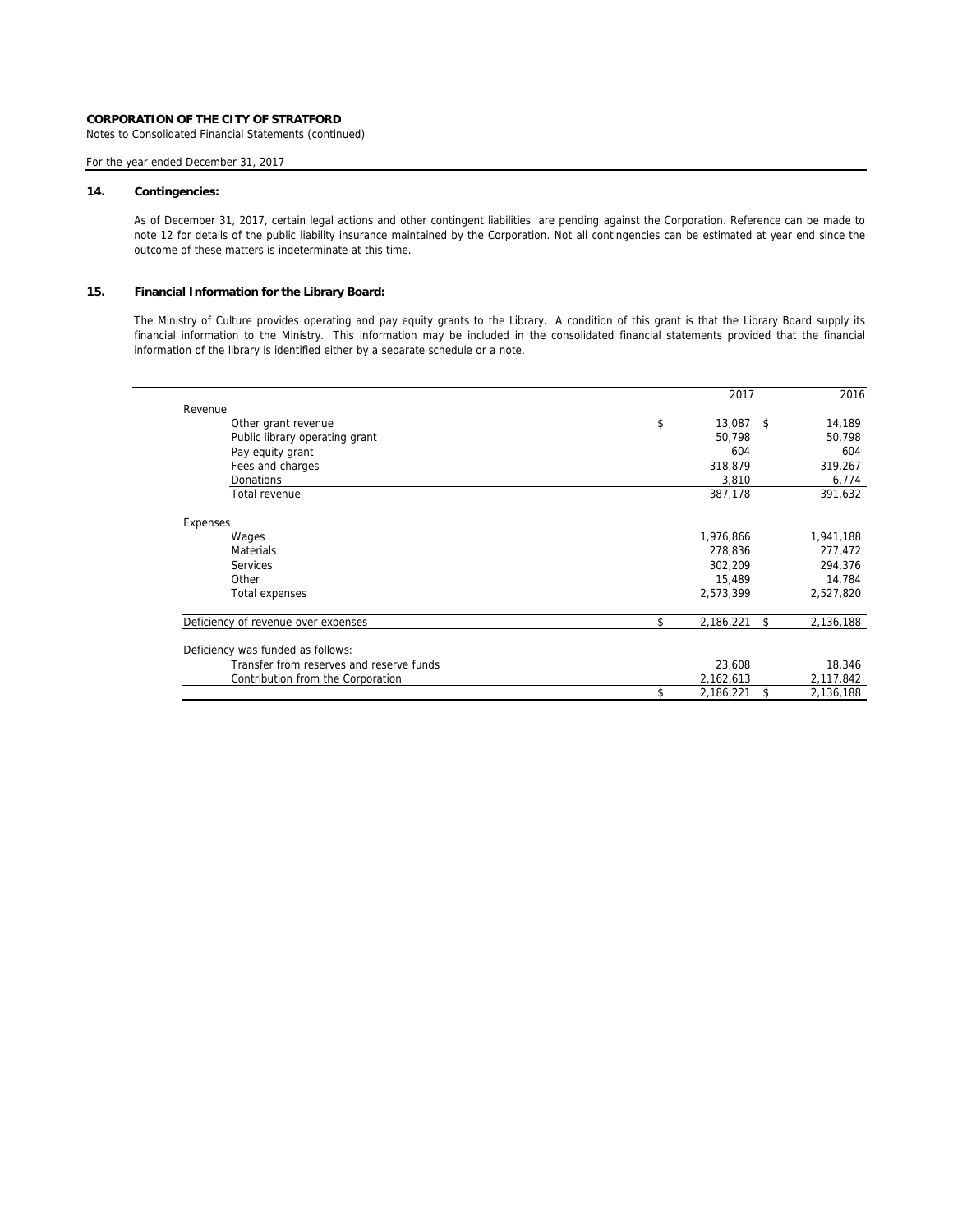Notes to Consolidated Financial Statements (continued)

## For the year ended December 31, 2017

### **16. Segmented information:**

The Corporation of the City of Stratford is a diversified municipal government institution that provides a wide range of services to its citizens. For reporting purposes the Corporation's operations and activities are organized in segments. The services and activities of each segment are as follows:

# **General government**

This item is related to the revenues and expenses of the operations of the Corporation itself and cannot be directly attributed to a specific segment.

#### **Protection services**

Protection is comprised of police services, fire department and building department. The police services department is to ensure the safety and protection of the citizens and their property, preserve peace and good order, detect offenders and enforce the law. The fire department provides fire suppression service, fire prevention programs, training and education related to prevention and detection of fires. The building department enforces the building and construction codes and municipal by-laws.

#### **Transportation services**

Transportation services includes public works services related to planning, development and maintenance of the roadway systems, street lighting, transit and parallel transit, parking administration and control and the operations of the Stratford Municipal Airport.

### **Environmental services**

Environmental services include providing sanitary and storm sewer, water, waste collection and disposal and recycling services.

#### **Health services**

Health services are comprised of public health services which works to improve the overall health of the population and overcome health inequalities by providing services to individuals and communities. This segment also includes ambulance services and cemetery operations.

### **Social and Family services**

Social Services provides services that are meant to help the less fortunate in society through Ontario Works assistance, child care subsidy program and best start and special needs programs. This segment also includes the operations of a municipal day care.

# **Social housing**

Housing services are meant to help the less fortunate through social housing, affordable housing and public housing programs.

### **Recreation and Cultural services**

Recreation and cultural services are meant to improve the health and development of the citizens. Programs such as swimming, skating, day camps, festivals and library services are provided at locations such as parks, library, art gallery, recreation complexes, arenas, sports fields and other municipal buildings. This segment also includes grants to numerous community organizations providing recreation and cultural activities.

## **Planning and Development**

Planning and development services manages urban development for business interests, environmental concerns, heritage matters, local neighbourhoods and the city centre. This segment also includes economic development and tourism.

For each reported segment, revenues and expenses represent amounts that are directly attributable to the segment and amounts that are allocated on a reasonable basis. Therefore, certain allocation methodologies are used in preparation of segmented financial information. The revenue fund reports on municipal services that are funded primarily by property taxation revenues. Taxation and payments-in-lieu of taxes are apportioned based on the segment's net surplus. The segmented information follows the same accounting policies as disclosed in note 1.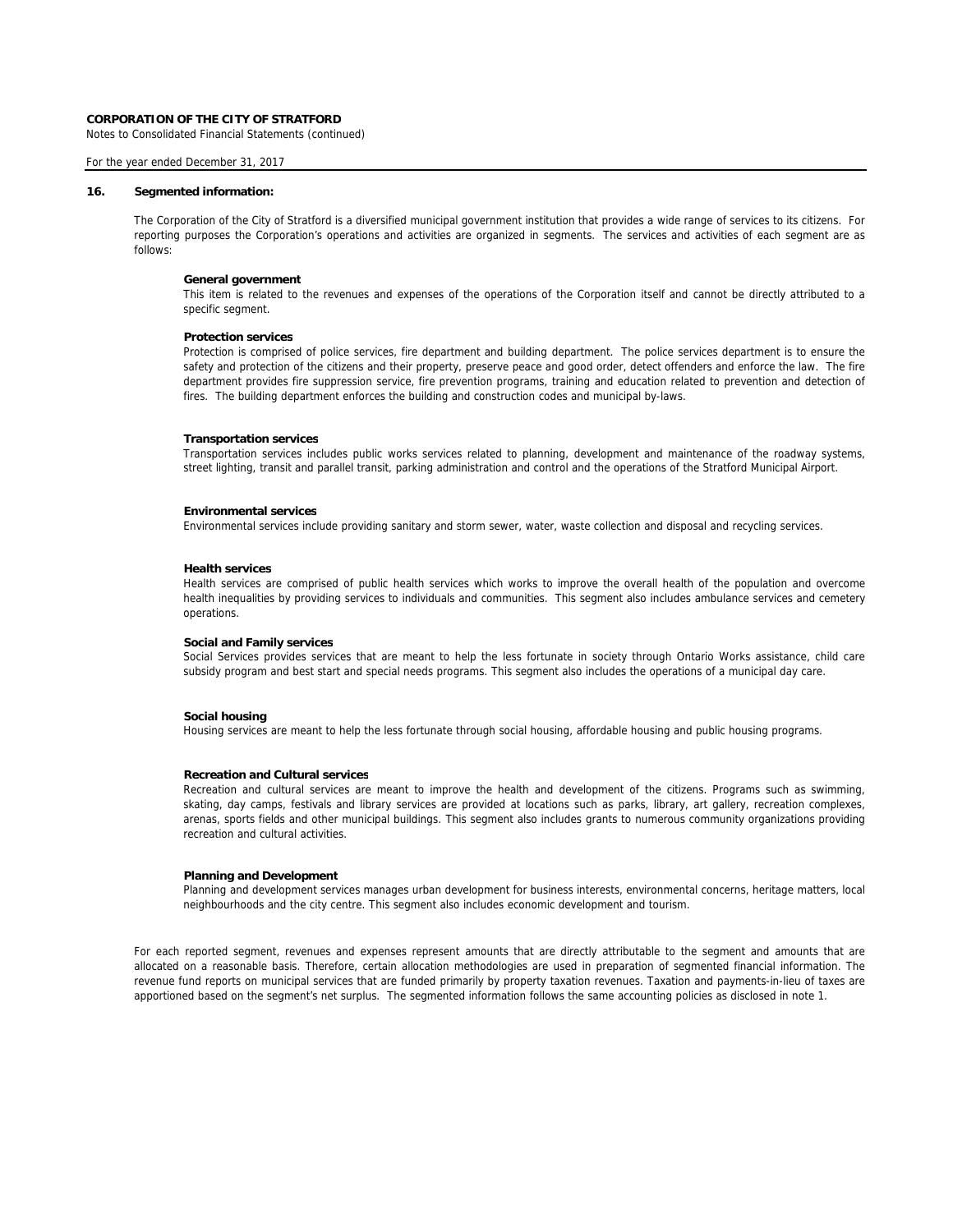Notes to Consolidated Financial Statements (continued)

For the year ended December 31, 2017

16. Segmented Information (continued)

| For the year ended<br>December 31    | General<br>Government |              |  |                  | Protection<br><b>Services</b> | Transportation<br><b>Services</b> |            | Environmental<br>Services |                 | Health<br><b>Services</b> |               | Social and<br><b>Family Services</b> |              | Social<br>Housing |                  | Recreation and<br><b>Cultural Services</b> |                 | Planning &<br>Development |             | 2017<br><b>Total</b> |
|--------------------------------------|-----------------------|--------------|--|------------------|-------------------------------|-----------------------------------|------------|---------------------------|-----------------|---------------------------|---------------|--------------------------------------|--------------|-------------------|------------------|--------------------------------------------|-----------------|---------------------------|-------------|----------------------|
| Revenue                              |                       |              |  |                  |                               |                                   |            |                           |                 |                           |               |                                      |              |                   |                  |                                            |                 |                           |             |                      |
| Taxation                             |                       | 3,515,023 \$ |  | 9,515,685 \$     |                               | 5,889,674 \$                      | 6,503,563  | - \$                      | 3,713,729       | -\$                       | 10,653,725 \$ |                                      | 6,824,441 \$ |                   | 5,660,226        | - \$                                       | 2,967,046<br>S  |                           | 55,243,113  |                      |
| Grants                               |                       | 3,900        |  | 510,961          |                               | 4,650,766                         | 1,564,148  |                           | 3,149,221       |                           | 16,189,133    |                                      | 3,524,514    |                   | 494,568          |                                            | 604,550         |                           | 30,683,960  |                      |
| <b>Other Municipalities</b>          |                       | 150,000      |  |                  |                               |                                   |            |                           |                 |                           | 1,197,158     |                                      | 2,512,595    |                   | 49,871           |                                            |                 |                           | 3,909,624   |                      |
| Fees and user charges                |                       | 472,203      |  | 225,100          |                               | 1,179,722                         | 13,227,846 |                           | 61,647          |                           | 2,885,699     |                                      | 2,390,391    |                   | 755,733          |                                            | 2,824           |                           | 21,201,166  |                      |
| Licences and permits                 |                       | 889,719      |  | 15,000           |                               |                                   |            |                           |                 |                           |               |                                      |              |                   |                  |                                            |                 |                           | 904,719     |                      |
| Rents, fines, penalties              |                       | 722,333      |  |                  |                               | 839,504                           |            |                           | 365,414         |                           |               |                                      | 3,758,890    |                   | 1,916,039        |                                            |                 |                           | 7,602,180   |                      |
| Other                                |                       | 4,126,031    |  | 47,652           |                               | 2,648,459                         | 12,460     |                           | 244,269         |                           | 13,428        |                                      |              |                   | 52,101           |                                            | 1,640,313       |                           | 8,784,713   |                      |
|                                      |                       | 9,871,409    |  | 10,314,398       |                               | 15,208,126                        | 21,308,017 |                           | 7,534,281       |                           | 30,939,144    |                                      | 19,010,831   |                   | 8,928,538        |                                            | 5,214,733       |                           | 128,329,475 |                      |
| <b>Expenses</b>                      |                       |              |  |                  |                               |                                   |            |                           |                 |                           |               |                                      |              |                   |                  |                                            |                 |                           |             |                      |
| Salaries & benefits                  |                       | 3,602,807    |  | 17,417,382       |                               | 5,172,932                         | 3,319,720  |                           | 4,062,073       |                           | 8,136,275     |                                      | 1,044,794    |                   | 5,187,083        |                                            | 1,126,494       |                           | 49,069,560  |                      |
| Material                             |                       | 383,635      |  | 652,006          |                               | 1,953,808                         | 1,524,658  |                           | 228,671         |                           | 413,280       |                                      | 2,456,372    |                   | 1,449,642        |                                            | 421,268         |                           | 9,483,340   |                      |
| <b>Contracted Services</b>           |                       | 2,039,900    |  | 970,307          |                               | 2,011,379                         | 4,916,899  |                           | 238,804         |                           | 1,630,009     |                                      | 3,674,861    |                   | 2,071,702        |                                            | 1,166,196       |                           | 18,720,057  |                      |
| <b>External Transfers</b>            |                       | 399,287      |  |                  |                               |                                   |            |                           | 3,007,658       |                           | 10,780,878    |                                      | 5,958,382    |                   | 769,022          |                                            | 3,112,396       |                           | 24,027,623  |                      |
| Amortization                         |                       | 518,267      |  | 491,136          |                               | 2,913,412                         | 2,123,092  |                           | 119,363         |                           | 278,876       |                                      | 327,967      |                   | 1,499,932        |                                            | 2,525           |                           | 8,274,570   |                      |
| Other                                |                       | 311,985      |  | 111,909          |                               | 106,221                           | 1,540,602  |                           | 9,491           |                           | 752,619       |                                      | 624,967      |                   | 706,732          |                                            | 295,842         |                           | 4,460,368   |                      |
|                                      |                       | 7,255,881    |  | 19,642,740       |                               | 12, 157, 752                      | 13,424,971 |                           | 7,666,060       |                           | 21,991,937    |                                      | 14,087,343   |                   | 11,684,113       |                                            | 6,124,721       |                           | 114,035,518 |                      |
| <b>Net Revenue</b><br>(expenditures) |                       | 2,615,528 \$ |  | $(9,328,342)$ \$ |                               | 3,050,374 \$                      | 7,883,046  | - \$                      | $(131, 779)$ \$ |                           | 8,947,207     | - \$                                 | 4,923,488 \$ |                   | $(2,755,575)$ \$ |                                            | $(909, 988)$ \$ |                           | 14,293,957  |                      |
|                                      |                       |              |  |                  |                               |                                   |            |                           |                 |                           |               |                                      |              |                   |                  |                                            |                 |                           |             |                      |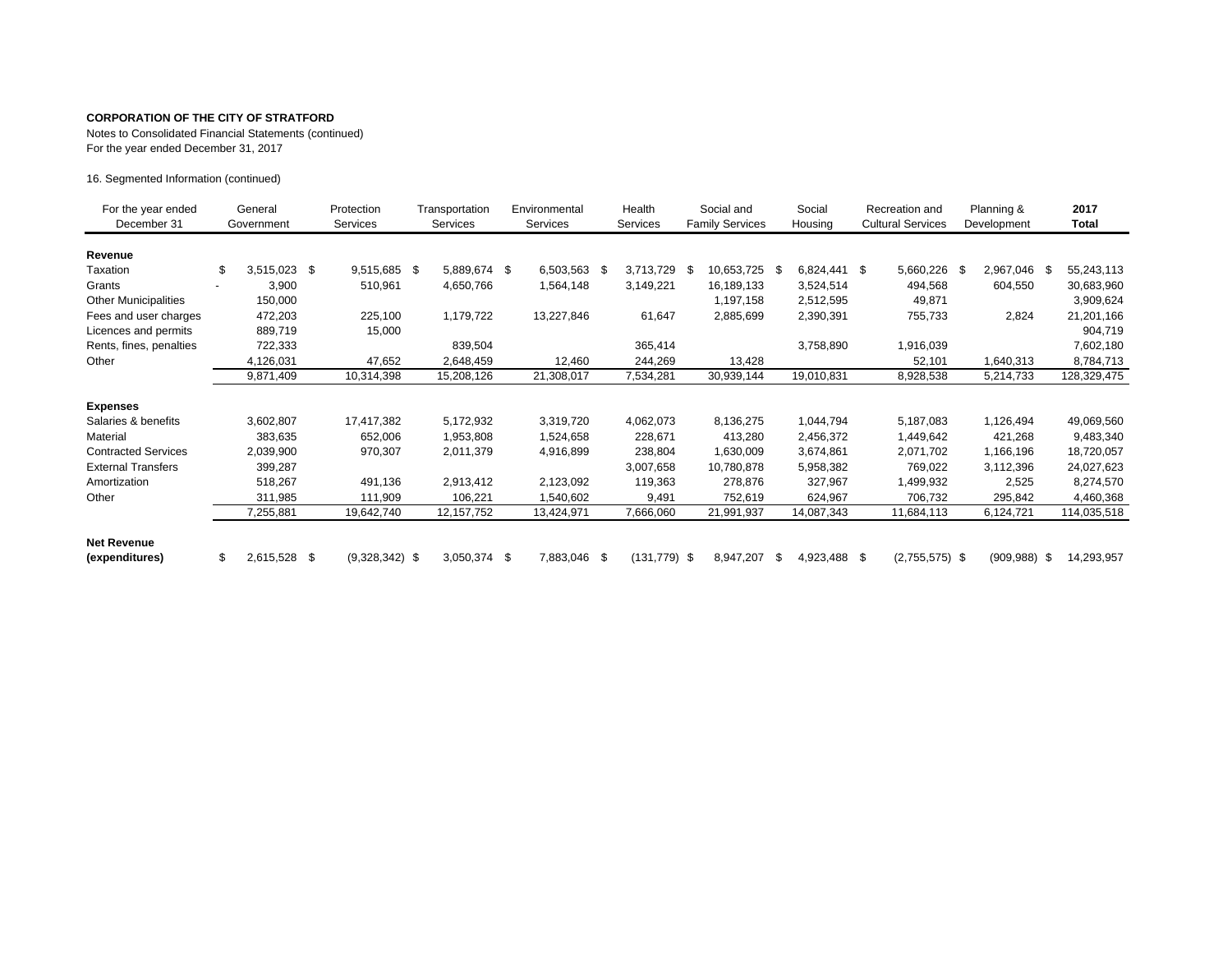Notes to Consolidated Financial Statements (continued)

For the year ended December 31, 2017

16. Segmented Information (continued)

| For the year ended<br>December 31 | General<br>Government |              |                    |  |                  |  | Protection<br><b>Services</b> | Transportation<br>Services |                 | Environmental<br><b>Services</b> |               | Health<br>Services |              | Social and<br><b>Family Services</b> |                  | Social<br>Housing |                  | Recreation and<br><b>Cultural Services</b> |             | Planning &<br>Development |  | 2016<br>Total |  |
|-----------------------------------|-----------------------|--------------|--------------------|--|------------------|--|-------------------------------|----------------------------|-----------------|----------------------------------|---------------|--------------------|--------------|--------------------------------------|------------------|-------------------|------------------|--------------------------------------------|-------------|---------------------------|--|---------------|--|
| Revenue                           |                       |              |                    |  |                  |  |                               |                            |                 |                                  |               |                    |              |                                      |                  |                   |                  |                                            |             |                           |  |               |  |
| Taxation                          | \$                    | 3,568,721    | \$<br>7,763,068 \$ |  | 6,257,478 \$     |  | 5,725,045                     | - \$                       | 3,710,479       | -\$                              | 10,057,112 \$ |                    | 6,435,549 \$ |                                      | 5,573,749 \$     |                   | 3,564,274<br>-S  |                                            | 52,655,477  |                           |  |               |  |
| Grants                            |                       | 3,900        | 413,068            |  | 617,144          |  | 2,467,361                     |                            | 3,026,650       |                                  | 14,728,325    |                    | 3,144,338    |                                      | 184,737          |                   | 953,292          |                                            | 25,538,815  |                           |  |               |  |
| <b>Other Municipalities</b>       |                       | 277,069      |                    |  |                  |  |                               |                            |                 |                                  | 1,346,547     |                    | 2,547,789    |                                      | 36,100           |                   |                  |                                            | 4,207,505   |                           |  |               |  |
| Fees and user charges             |                       | 425,215      | 207,567            |  | 1,172,291        |  | 13,410,610                    |                            | 68,348          |                                  | 3,049,216     |                    | 2,467,813    |                                      | 722,515          |                   |                  |                                            | 21,523,575  |                           |  |               |  |
| Licences and permits              |                       | 908,887      | 12,150             |  |                  |  |                               |                            |                 |                                  |               |                    |              |                                      |                  |                   |                  |                                            | 921,037     |                           |  |               |  |
| Rents, fines, penalties           |                       | 661,786      |                    |  | 850,253          |  |                               |                            | 285,562         |                                  |               |                    | 3,812,295    |                                      | 2,032,387        |                   |                  |                                            | 7,642,283   |                           |  |               |  |
| Other                             |                       | 3,498,057    | 6,393              |  | 1,096,082        |  | 15,969                        |                            | 239,468         |                                  | 21,958        |                    |              |                                      | 330,636          |                   | 756,024          |                                            | 5,964,587   |                           |  |               |  |
|                                   |                       | 9,343,636    | 8,402,246          |  | 9,993,248        |  | 21,618,985                    |                            | 7,330,508       |                                  | 29,203,159    |                    | 18,407,784   |                                      | 8,880,123        |                   | 5,273,590        |                                            | 118,453,278 |                           |  |               |  |
| <b>Expenses</b>                   |                       |              |                    |  |                  |  |                               |                            |                 |                                  |               |                    |              |                                      |                  |                   |                  |                                            |             |                           |  |               |  |
| Salaries & benefits               |                       | 3,353,976    | 13,992,994         |  | 4,919,553        |  | 3,141,987                     |                            | 3,894,939       |                                  | 8,137,111     |                    | 759,103      |                                      | 4,939,357        |                   | 996,348          |                                            | 44,135,368  |                           |  |               |  |
| Material                          |                       | 389,461      | 518,084            |  | 3,478,057        |  | 1,822,397                     |                            | 331,399         |                                  | 416,894       |                    | 2,457,277    |                                      | 1,479,422        |                   | 384,463          |                                            | 11,277,454  |                           |  |               |  |
| <b>Contracted Services</b>        |                       | 792,223      | 840,115            |  | 1,399,251        |  | 3,222,945                     |                            | 167,740         |                                  | 1,542,576     |                    | 2,973,562    |                                      | 1,897,020        |                   | 2,145,360        |                                            | 14,980,792  |                           |  |               |  |
| <b>External Transfers</b>         |                       | 394,314      |                    |  |                  |  |                               |                            | 3,100,474       |                                  | 9,865,407     |                    | 6,112,187    |                                      | 929,986          |                   | 3,067,136        |                                            | 23,469,504  |                           |  |               |  |
| Amortization                      |                       | 475,619      | 463,287            |  | 2,934,164        |  | 2,211,611                     |                            | 115,725         |                                  | 287,432       |                    | 283,646      |                                      | 1,453,547        |                   | 3,776            |                                            | 8,228,807   |                           |  |               |  |
| Other                             |                       | 1,922,678    | 126,761            |  | 118,530          |  | 1,357,278                     |                            | 9,087           |                                  | 402,578       |                    | 629,443      |                                      | 746,204          |                   | 314,164          |                                            | 5,626,723   |                           |  |               |  |
|                                   |                       | 7,328,270    | 15,941,241         |  | 12,849,555       |  | 11,756,219                    |                            | 7,619,365       |                                  | 20,651,997    |                    | 13,215,218   |                                      | 11,445,536       |                   | 6,911,246        |                                            | 107,718,647 |                           |  |               |  |
| <b>Net Revenue</b>                |                       |              |                    |  |                  |  |                               |                            |                 |                                  |               |                    |              |                                      |                  |                   |                  |                                            |             |                           |  |               |  |
| (expenditures)                    |                       | 2,015,366 \$ | $(7,538,995)$ \$   |  | $(2,856,307)$ \$ |  | 9,862,766 \$                  |                            | $(288, 857)$ \$ |                                  | 8,551,162 \$  |                    | 5,192,567 \$ |                                      | $(2,565,413)$ \$ |                   | $(1,637,656)$ \$ |                                            | 10,734,631  |                           |  |               |  |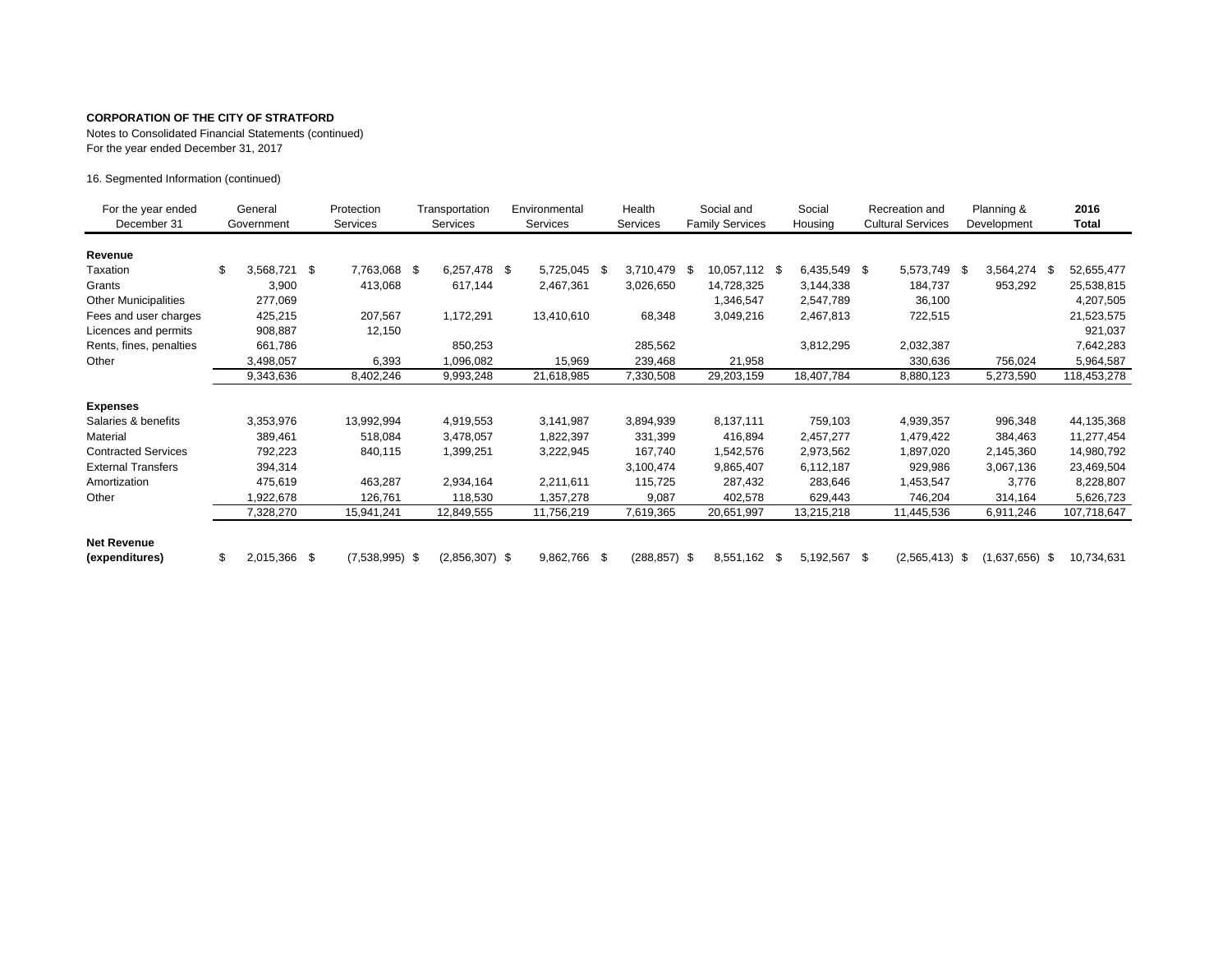#### CORPORATION OF THE CITY OF STRATFORD Notes to Consolidated Financial Statements (continued) Year ended December 31, 2017

17. Tangible Capital Assets

|                                 | General<br>Land | Land<br>Improvements | <b>Buildings and Building Equipment</b><br><b>Building Equipment</b> | Computer Furniture | Equipment and Fixtures Vehicles |                               | Linear<br>Assets | Machinery and Bridges<br>Equipment | Walking Other |                | Infrastructure<br><b>Bridges</b><br>Roads | W/WW Facilities   Other Networks | Underground and | Total        | Work<br>In Progress | <b>Grand Total</b> |
|---------------------------------|-----------------|----------------------|----------------------------------------------------------------------|--------------------|---------------------------------|-------------------------------|------------------|------------------------------------|---------------|----------------|-------------------------------------------|----------------------------------|-----------------|--------------|---------------------|--------------------|
| Cost                            |                 |                      |                                                                      |                    |                                 |                               |                  |                                    |               |                |                                           |                                  |                 |              |                     |                    |
| Balance, Dec 31, 2016           | 17,074,871      | 5,062,429            | 69,761,450                                                           | 3,753,456          |                                 | 6,393,443 9,668,459 5,998,517 |                  | 15,348,134                         |               | 57,542 109,738 | 113,443,171 8,235,394                     | 77,690,263                       | 89,942,836      | 422,539,702  | 12,019,285          | 434,558,987        |
| Additions                       |                 | 4,697,119            | 3,290,071                                                            | 93,511             |                                 | 78,066 1,405,898              |                  | 659,562                            | $\Omega$      |                | 3,262,111<br>56,916                       | 4,675,569                        | 358,481         | 18,577,304   | 834,684             | 19,411,988         |
| Adjustments                     | 351             | $-92$                | $-3,039$                                                             | $\Omega$           | 3,050                           | $\Omega$                      |                  | $-2,295$                           | $\Omega$      |                | $-78$                                     | - 0                              |                 | $-2,103$     | $\Omega$            | $-2,103$           |
| Disposals                       |                 |                      | $-19,145$                                                            |                    |                                 | $-10,912$ $-1,735,950$        |                  | $-248,062$                         | $\Omega$      |                |                                           |                                  |                 | $-2,014,069$ | $-2,142,046$        | $-4,156,115$       |
| Balance, Dec 31, 2017           | 17,075,222      | 9,759,456            | 73,029,337                                                           | 3,846,967          |                                 | 6,463,647 9,338,407 5,998,517 |                  | 15,757,339                         | 57,542        | 109,738        | 116,705,204 8,292,310                     | 82,365,832                       | 90,301,317      | 439,100,834  | 10,711,923          | 449,812,757        |
| <b>Accumulated Amortization</b> |                 |                      |                                                                      |                    |                                 |                               |                  |                                    |               |                |                                           |                                  |                 |              |                     |                    |
| Balance, Dec 31, 2016           | $\Omega$        | 1,595,415            | 28,306,794                                                           | 2,960,859          |                                 | 4,347,581 6,368,340 4,760,787 |                  | 10,632,536                         | 7,832         | 11,188         | 48,530,177 3,081,556                      | 31,356,597                       | 22,641,767      | 164,601,430  | $\Omega$            | 164,601,430        |
| Amortization                    |                 | 209,272              | 1,876,894                                                            | 266,243            | 315,026                         | 717,761                       | 90,244           | 846,271                            | 1,918         | 1,443          | 1,933,028<br>99,965                       | 1,049,869                        | 868,766         | 8,276,700    |                     | 8,276,700          |
| Adjustments                     |                 | $-60$                | $-3,119$                                                             | $\Omega$           | 1,716                           | $\Omega$                      | $\Omega$         | $-1,850$                           | $\Omega$      | 0              | $-48$                                     | $\Omega$                         |                 | $-3,361$     |                     | $-3,361$           |
| Disposals                       |                 | $\Omega$             | $-19,145$                                                            |                    |                                 | $-10,912$ $-1,634,319$        |                  | $-247,035$                         | $\Omega$      |                |                                           |                                  |                 | $-1,911,411$ |                     | $-1,911,411$       |
| Balance, Dec 31, 2017           |                 | 1,804,627            | 30,161,424                                                           | 3,227,102          |                                 | 4,653,411 5,451,782 4,851,031 |                  | 11,229,922                         | 9,750         | 12,631         | 50,463,157 3,181,521                      | 32,406,466                       | 23,510,533      | 170,963,358  | $\Omega$            | 170,963,358        |
| Net Book Value Dec 31, 2017     | 17,075,222      | 7,954,829            | 42,867,913                                                           | 619,865            |                                 | 1,810,236 3,886,625 1,147,486 |                  | 4,527,417                          | 47,792        | 97,107         | 66,242,047 5,110,789                      | 49,959,366                       | 66,790,784      | 268,137,477  | 10,711,923          | 278,849,400        |
| Cost                            |                 |                      |                                                                      |                    |                                 |                               |                  |                                    |               |                |                                           |                                  |                 |              |                     |                    |
| Balance, Dec 31, 2015           | 17,074,871      | 5,055,729            | 68.971.544                                                           | 3.585.581          |                                 | 6,358,611 9,690,034 5,998,517 |                  | 14,254,060                         | 57,542        | 109,738        | 111,281,776 7,757,257                     | 75,522,363                       | 89,810,203      | 415,527,825  | 10,584,044          | 426,111,869        |
| Additions                       |                 | 6,700                | 790,587                                                              | 167,875            | 58,081                          | 564,007                       |                  | 1,229,922                          |               |                | 2,161,395 478,137                         | 2,167,900                        | 132,633         | 7,757,237    | 1,470,798           | 9,228,035          |
| Adjustments                     |                 |                      |                                                                      | $\Omega$           | $\Omega$                        |                               |                  |                                    |               |                |                                           | $\Omega$                         |                 |              | $\Omega$            | $\Omega$           |
| Disposals                       |                 |                      | $-681$                                                               |                    | $-23,249$                       | $-585,582$                    |                  | $-135,848$                         |               |                |                                           |                                  |                 | $-745,360$   | $-35,557$           | $-780,917$         |
| Balance, Dec 31, 2016           | 17,074,871      | 5,062,429            | 69,761,450                                                           | 3.753.456          |                                 | 6,393,443 9,668,459 5,998,517 |                  | 15,348,134                         |               | 57,542 109,738 | 113,443,171 8,235,394                     | 77,690,263                       | 89,942,836      | 422,539,702  | 12,019,285          | 434,558,987        |
| <b>Accumulated Amortization</b> |                 |                      |                                                                      |                    |                                 |                               |                  |                                    |               |                |                                           |                                  |                 |              |                     |                    |
| Balance, Dec 31, 2015           |                 | 1,467,147            | 26.478.082                                                           | 2.666.895          |                                 | 4,061,568 6,232,068 4,670,543 |                  | 9,847,022                          | 5,914         | 9,745          | 46,632,104 2,984,266                      | 30,298,668                       | 21,772,608      | 157,126,631  | $\mathbf 0$         | 157,126,631        |
| Amortization                    |                 | 128,268              | 1,828,712                                                            | 293,964            | 309,262                         | 721,854                       | 90,244           | 920,838                            | 1,918         | 1,443          | 1,898,073<br>97,290                       | 1,057,929                        | 869,159         | 8,218,954    |                     | 8,218,954          |
| Adjustments                     |                 |                      |                                                                      | $\Omega$           | $\Omega$                        | $\Omega$                      | $\mathbf 0$      | $\Omega$                           | $\Omega$      | $\Omega$       | $\Omega$                                  | $\Omega$                         |                 |              |                     | $\Omega$           |
| Disposals                       |                 |                      |                                                                      |                    | $-23,249$                       | $-585,582$                    |                  | $-135,324$                         | $\Omega$      |                |                                           |                                  |                 | $-744,155$   |                     | $-744,155$         |
| Balance, Dec 31, 2016           | $\Omega$        | 1,595,415            | 28,306,794 2,960,859                                                 |                    |                                 | 4,347,581 6,368,340 4,760,787 |                  | 10,632,536                         | 7,832         | 11,188         | 48,530,177 3,081,556                      | 31,356,597                       | 22,641,767      | 164,601,430  | $\Omega$            | 164,601,430        |
| Net Book Value Dec 31, 2016     | 17,074,871      | 3,467,014            | 41.454.656                                                           | 792.597            |                                 | 2.045.862 3.300.119 1.237.730 |                  | 4.715.598                          | 49.710        | 98.550         | 64.912.994 5.153.838                      | 46.333.666                       | 67,301,069      | 257,938,273  | 12,019,285          | 269,957,557        |